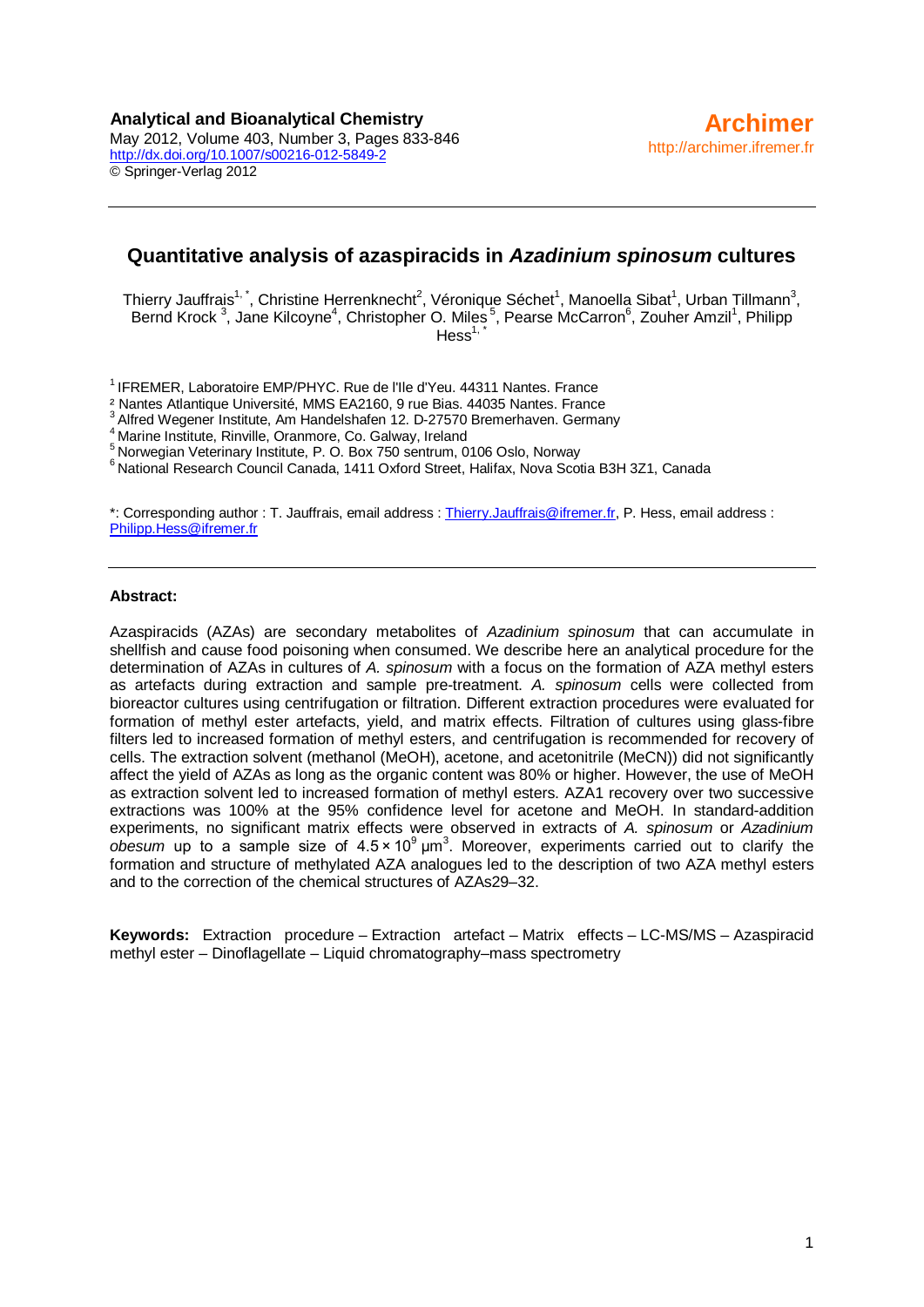## **1. Introduction**

Harmful algal blooms are widespread throughout the world, frequently causing problems to public health through consumption of contaminated shellfish and, amongst these, azaspiracid shellfish poisoning is the most recently identified syndrome. In 1995, a human intoxication occurred in the Netherlands after consumption of mussels from Ireland (Killary Harbour), with symptoms typical for diarrhetic shellfish poisoning (DSP). The incident caused diarrhea, nausea, vomiting and stomach cramps in consumers; however, only very low levels of OAgroup toxins were found in mussels [1]. A new toxin named azaspiracid (AZA) (now referred to as Azaspiracid-1 (AZA1) (Fig. 1)), was identified three years later [2], with its structure being revised after synthetic studies [3]. AZAs 4-5 were subsequently isolated from contaminated mussels and their structures established using mass spectrometry and NMR spectroscopy [4,5]. Additional AZAs have since been identified and structures proposed based on mass spectrometry, and the group now comprises 32 analogues, including several hypothetical compounds and artefacts [6,7]. Since their initial discovery, AZAs have been found in Europe, Africa and more lately in America and in Japan [8-14].

Even though consumption of AZA-contaminated shellfish has caused public health problems since 1995, it was not until 2003 that AZAs were detected in plankton, namely in the dinoflagellate *Protoperidinium crassipes* [15]. However, a question rapidly arose over whether this organism was an actual AZA producer or whether it was a predator which accumulated the toxin from another organism [16,17]. As *P. crassipes* is a heterotrophic dinoflagellate [18] capable of accumulating phycotoxins [19], and since culturing did not result in AZA production (Tillmann and Krock, unpublished data in [20]), research focussed on possible prey of this species. During a cruise in 2007, a dinoflagellate source of AZAs (strain 3D9), was discovered [21]. This organism was found to contain AZA1 and AZA2 in the field, and produced *de novo* AZA1 and -2 in axenic culture [22,20]. The organism, a small (12–16 µm length and 7–11 µm width) peridinin-containing photosynthetic dinoflagellate with a thin theca, was formally described by Tillmann et al. [20] and named *Azadinium spinosum*. This species was the type-species for a new genus, and was soon joined by two non-AZAproducing species: *Azadinium obesum* (2E10) [23], a somewhat larger organism (13–18 µm length, 10–14 µm width); and *Azadinium poporum*, which is similar in size to *A. spinosum* but has a slightly lower mean cell length:width ratio (11–16 µm length and 8–12 µm width) [24]. Interestingly, since the morphological description of *A. spinosum*, strains of this organism have also been reported from Mexico [25], Argentina [26], Italy and France (personal communication, R. Siano and E. Nézan, Ifremer, France) and, as to be expected, from Ireland [27]. As the organism appears to be widespread in many oceans, and since AZAs have been reported from many locations, azaspiracid poisoning should be considered of global concern. We have therefore cultivated this organism to better understand the ecophysiology of *Azadinium,* its toxin production and the kinetics of AZA accumulation in shellfish. Finally, quantitative knowledge of the AZA-production by *A. spinosum* is also essential information for the sustainable production of toxins for toxicology experiments and instrument calibration.

In previous studies, the cellular quota of AZAs was highly variable, ranging from  $5-40$  fg.cell<sup>-1</sup> [20,27], while in our own studies we found up to 100 fg.cell<sup>-1</sup>. Such differences may arise from differences in either culture conditions or in analytical procedures, including extraction, recovery in sample pre-treatment, or matrix effects in the final determination using liquid chromatography coupled to tandem mass spectrometry (LC-MS/MS). Consequently, studies on environmental and nutritional factors affecting *A. spinosum* growth and toxicity will require standardised analysis of cells and culture media for their toxin content. Therefore, we decided to investigate the analysis of AZAs from cultures of *A. spinosum*.

Like other lipophilic toxins, AZAs are typically extracted from phytoplankton or contaminated bivalves with organic solvents [28]. Historically, acetone has been used to extract lipophilic toxins from shellfish for the mouse bioassay, whereas MeOH and mixtures of MeOH–water have been used for extraction prior to LC-MS/MS analysis [29,16]. These procedures result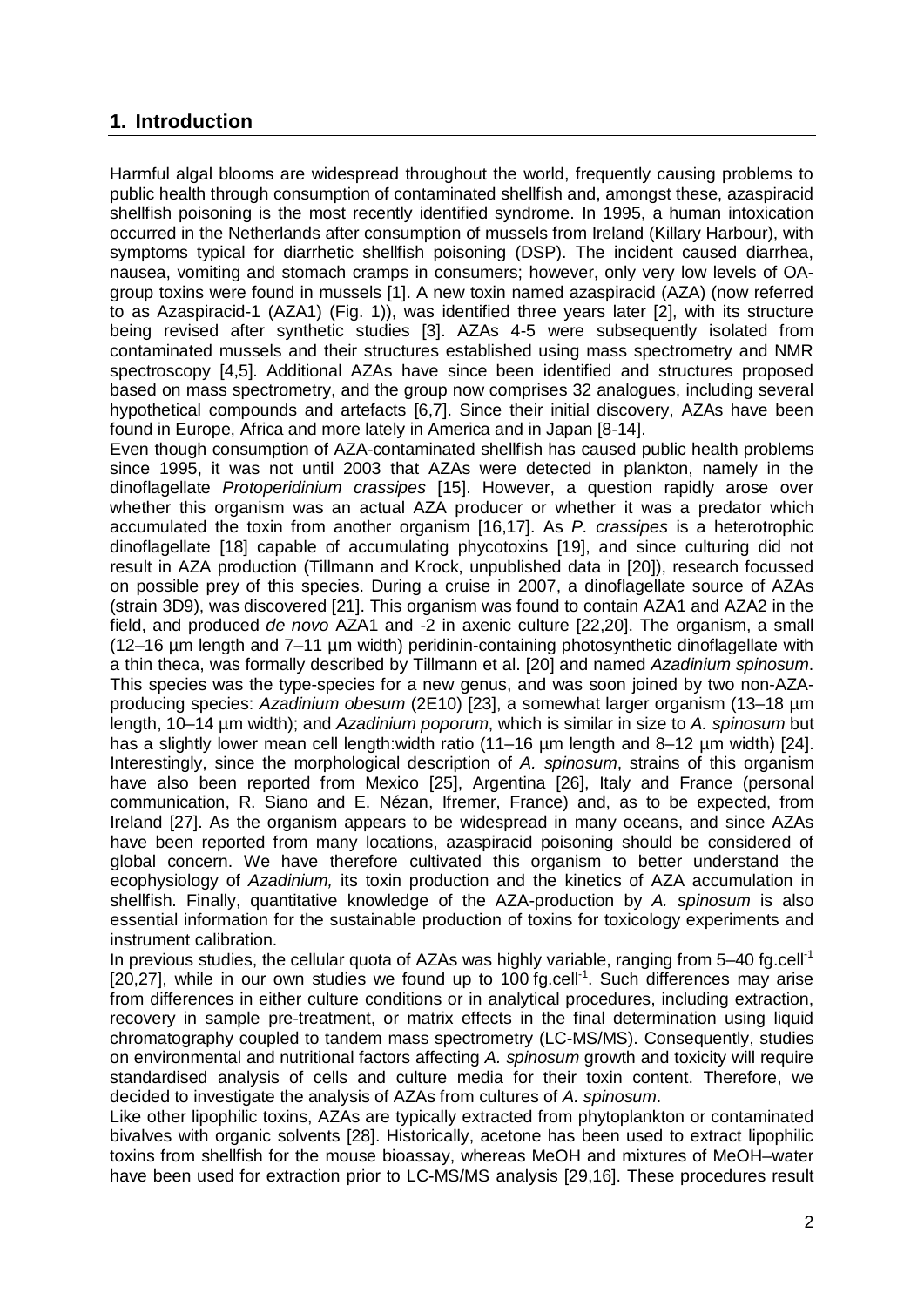in crude extracts that typically cause matrix effects (signal enhancement or reduction) in LC-MS/MS analysis [30]. Matrix effects have been reported in quantitation of AZAs in mussels by LC-MS/MS using different technical approaches [31], and possible solutions were proposed [32,33]. Therefore, matrix effects also need to be evaluated in analytical procedures for quantitation of AZAs in phytoplankton.

A novel AZA analogue observed by Krock et al. [22], and provisionally denoted as "AZAX", was detected in methanolic extracts of *Azadinium* cultures, and possessed a molecular ion corresponding to that of AZA1 methyl ester. However, the relative retention time of AZAX did not appear to match that originally reported for AZA1 methyl ester [34] (denoted as AZA30 by these authors). Therefore, clarification of the structures and mechanisms of formation of methylated AZA artefacts was required.

The determination of AZA metabolites, and the identification of artefacts formed during analytical procedures, is important for the subsequent assessment of metabolism in shellfish, other aquatic organisms, and mammalian systems. Thus, the present study describes the development of a quantitative analytical method for the determination of AZAs in cultures of *A. spinosum*, clarifies the structures of methylated derivatives of AZAs, and explains the formation of AZA methyl esters as artefacts from the extraction of *A. spinosum* cells with MeOH, and of AZA methyl ketals as artefacts of storage in MeOH.

# **2. Materials and methods**

## **2.1. Culture condition and cell count**

Two species of *Azadinium* were used: the producer of AZA1 and -2, *A. spinosum* (clone 3D9) and the non-AZA-producing species *A. obesum* (clone 2E10). Both strains were grown using K modified medium [35], without NH<sub>4</sub>Cl and with Na<sub>2</sub>SeO<sub>3</sub> (10<sup>-8</sup> M), at 18 °C with a photon flux density of 200  $\mu$ mol.m<sup>-2</sup>.s<sup>-1</sup> and a photoperiod of 16 h of light and 8 h of dark, in a 2.5 L or 100 L chemostat . Algae were sampled at steady state in continuous culture. Cell densities and cellular volume were determined using a particle counter (Multisizer 3 Coulter counter, Beckman).

### **2.2. Reagents**

Methanol (MeOH), acetone, acetonitrile (MeCN), ethanol (EtOH), and dichloromethane (DCM) were obtained as HPLC grade solvents from JT Baker and Sigma Aldrich. Formic acid (Puriss quality), ammonium formate (Purity for MS), methanol-d<sub>4</sub> (99.8%), *N*-methyl-Nnitroso-*p*-toluenesulfonamide, di(ethylene glycol)ethyl ether and 9-anthraldehyde were obtained from Sigma-Aldrich. Milli-Q water for HPLC was produced in-house using a Milli-Q integral 3 system (Millipore).

Spiking experiments were carried out using AZA1 purified by P. Hess in collaboration with M. Satake in Japan (2001), according to published procedures [5]. AZA1 calibrants for LC-MS/MS analysis were dilutions of either certified AZA1 (CRM-AZA1, National Research Council Canada (NRCC), Halifax, Canada), or using the above AZA1 purified in Japan (calibrated against CRM-AZA1).

### **2.3. LC-MS/MS analysis**

The samples were analysed by LC-MS/MS using an Agilent 1100 LC coupled to a triple quadrupole mass spectrometer (API 2000, Applied Biosystems), a UFLCxr (Shimadzu) coupled to a triple quadrupole hybrid mass spectrometer Q-trap (API 4000QTRAP, Applied Biosystems), and an Agilent 1200 HPLC coupled to an Agilent 6540 QTOF instrument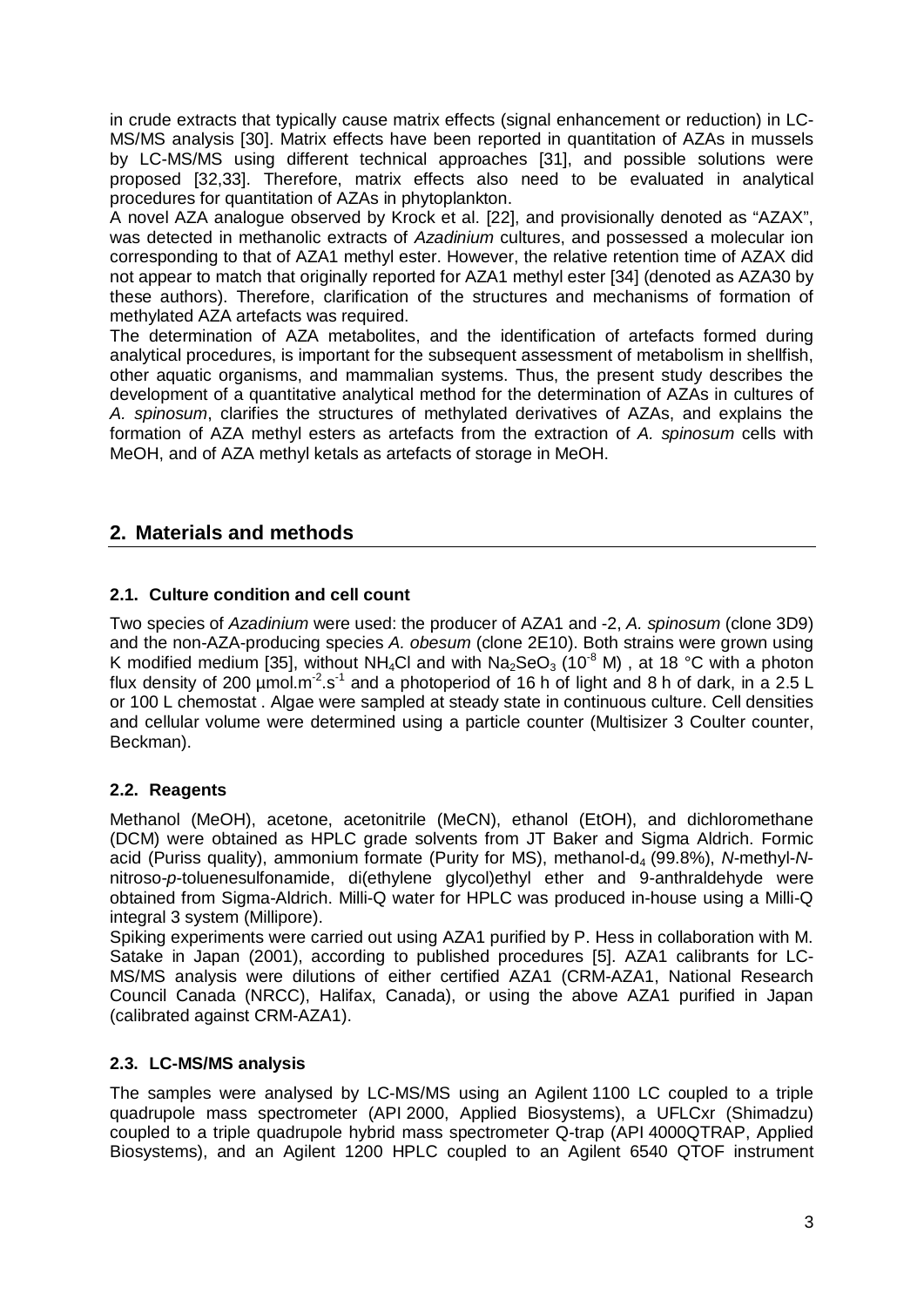equipped with an electrospray ionization source for quantitation and accurate mass spectral analysis of AZAs.

### 2.3.1. Liquid chromatography

HPLC was carried out using BDS-Hypersil C8 (50  $\times$  2 mm, 3 µm and 150  $\times$  2.1 mm, 3 µm), MOS-Hyperclone C8 (50  $\times$  2 mm, 3 µm) and Hypersil-Gold C18 (50  $\times$  2 mm i.d., 2 µm) silicabased reversed phase columns (Thermo Scientific). Injection volumes were 5 µL. The A and B mobile phases were 100% water and acetonitrile/water (95:5, v/v) respectively, both containing 2 mM ammonium formate and 50 mM formic acid.

The 50 mm BDS-Hypersil column was eluted isocratically at 250  $\mu$ L.min<sup>-1</sup> (75% B) at 20 °C for 5–10 min, depending on which analogues were analysed. The MOS-Hyperclone C8 column was used in gradient elution mode  $(200 \mu L.min<sup>-1</sup>$  at 20 °C) starting with 70% B rising to 100% B at 2.5 min, held for 4.5 min, decreasing to 70% B over 6 min, and held for 5 min until the next run.

The 150 mm BDS-Hypersil C8 column was used in gradient elution mode (200 µL.min<sup>-1</sup> at 30 °C) for acquisition of accurate mass data, starting with 25% B rising to 100% B at 12 min, held for 8 min, decreasing to 25% B over 1 min, and held for 10 min until the next run.

The Hypersil Gold C18 column was eluted with a gradient for determination of AZAs and AZA ADAM derivatives, starting with 62.5% B rising to 100% B at 4 min, held for 5 min, decreasing to 62.5% B over 0.5 min, and held for 5 min until the next run.

### 2.3.2. Mass spectrometry

Multiple reaction monitoring (MRM) and fragmentation experiments were performed in positive ion mode under the conditions given in Table 1. Selected ion monitoring (SIM) was performed in negative mode. The following MRM transitions were monitored: AZA1, *m/z* 842.5→824.5, 842.5→672.5; AZA2 and AZA1 methyl ester, *m/z* 856.5→838.5, 856.5→672.5; AZA2 methyl ester, *m/z* 870.5→852.5, 870.5→672.5; AZA1 *d*3-methyl ester, *m*/z 859.5→841.5, 859.5→672.5; AZA2 *d*<sub>3</sub>-methyl ester, *m*/z 873.5→855.5, 873.5→672.5; AZA1 methyl ketal (AZA30), *m/z* 856.5→824.5; 856.5→672.5; AZA2 methyl ketal (AZA32), *m/z* 870.5→838.5; 870.5→672.5; AZA1 (9-anthryl)methyl ester, *m/z* 1032.6→672.5; AZA2 (9-anthryl)methyl ester and AZA1 methyl ketal (9-anthryl)methyl ester, *m/z* 1046.6→672.5; and AZA2 methyl ketal (9-anthryl)methyl ester, *m/z* 1050.6→672.5. The following [M−H]<sup>−</sup> ions were monitored in SIM mode: AZA1, *m/z* 840.5; AZA2, AZA1 methyl ester and AZA1 methyl ketal, *m/z* 854.5; AZA2 methyl ester *m/z* 868.5. Quantitation was carried out using external calibration against AZA1, with Analyst 1.5 software (Applied Biosystems).

Accurate mass data were acquired on an Agilent 6540 QTOF operated in positive mode, with full-scan analysis over *m/z* 100–1000 at 1 scan/s and targeted MS/MS analysis at 5 scans/s. Capillary and fragmentor voltages were 4000 V and 220 V, respectively. The Jet Stream Technology source was set at 300 °C with a drying gas flow at 8 L/min and a sheath gas flow of 12 L/min at 400 °C. Three collision energies (30, 50 and 70 V) were applied to the precursor ions to study fragmentation pathways.

#### Identification of AZA1 and -2 methyl esters and structure confirmation

(a) The effect of heat treatment of the filters containing *A. spinosum* samples on the formation of AZA methyl esters was tested to determine whether their formation was enzyme-catalysed. Triplicate aliquots of *A. spinosum* culture (10 mL) were filtered using GF/C filters and the filters (with cells) were placed in a 1.5 mL Eppendorf tubes. Two types of heat treatment were tested to suppress enzymatic activity: (i) microwaving for 2 min at 800 W, or; (ii) placing in a water bath at 100 °C for 30 min. A control, without heat treatment, was prepared in parallel. Each sample was then extracted with MeOH (5  $\times$  0.5 mL) (described below).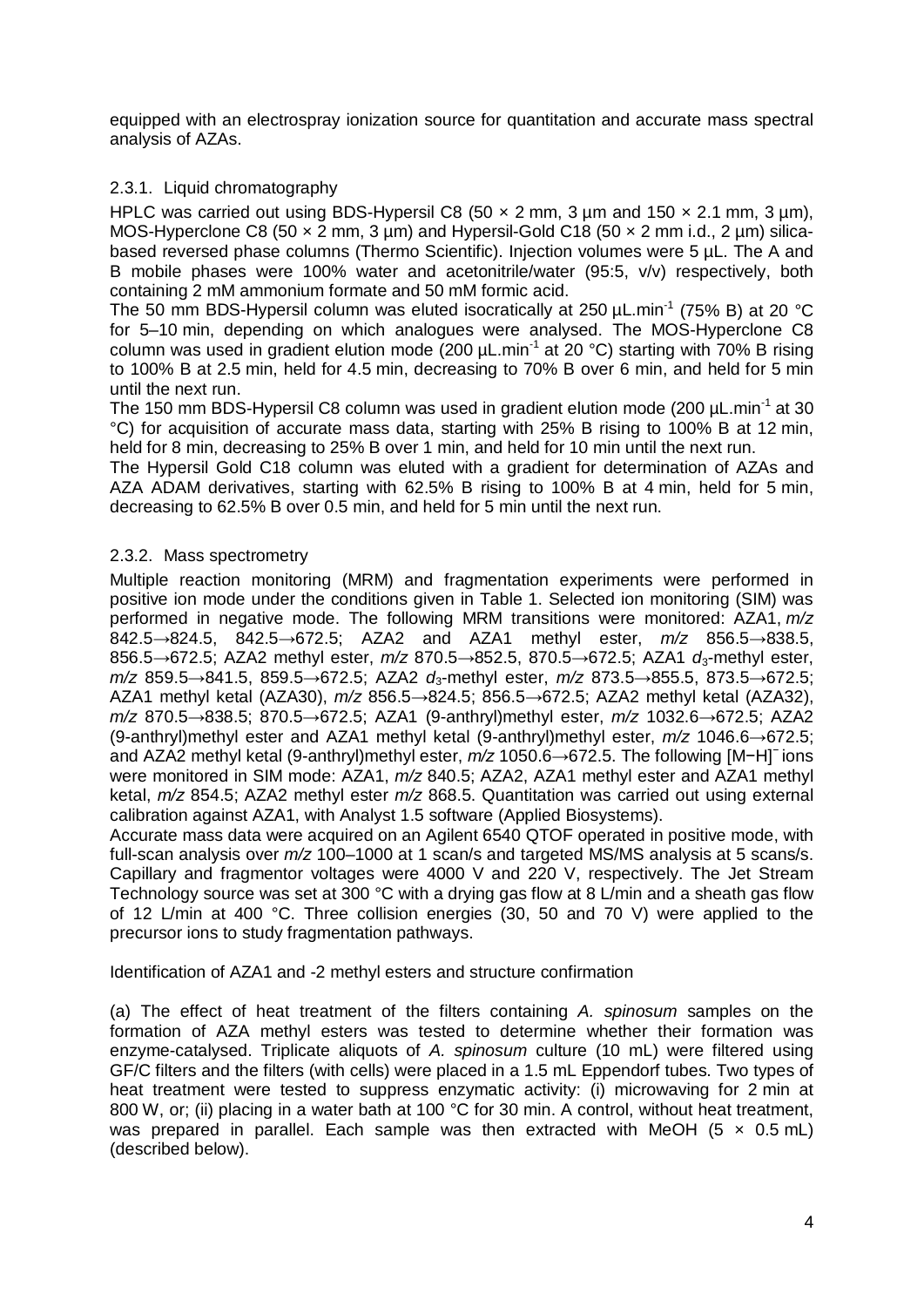(b) The formation of AZA methyl esters was studied during extraction and reconstitution with MeOH and deuterated MeOH (CD<sub>3</sub>OD). The procedure in Fig. 2 was used with the following solvents: (a) extraction with MeOH, reconstitution with MeOH; (b) extraction with MeOH, reconstitution with  $CD_3OD$ ; and (c) extraction with  $CD_3OD$ , reconstitution with  $CD_3OD$ .

(c) Treatment with diazomethane, which derivatises carboxylic acids as their methyl esters, was used to synthesise AZA1 and -2 methyl esters. A methanolic extract from *A. spinosum* (0.5 mL) containing AZA1 and -2 was added to the outside tube of an Aldrich diazomethane generator with System 45 connection, and 1 mL MeOH and 1.5 mL Et<sub>2</sub>O were added. Diazomethane was generated in the inner tube of the apparatus and allowed to react *in situ* with the extract, following the manufacturer's protocol [36]. After reacting for 45 min at 0 °C with occasional swirling, the extract was transferred to a glass vial, evaporated to dryness under a stream of  $N_2$ , and the residue dissolved in MeOH (1 mL) for LC-MS analysis.

(d) A sample containing AZA30 and -32 was obtained from an experiment studying storage of AZA1 and -2 standards in MeOH (NRCC).

(e) Samples containing AZA1 and -2 methyl esters, and AZA30, and -32 (AZA1 and -2 methyl ketals), were treated with sodium periodate as described by Rehmann et al. [7], then analysed by LC-MS/MS or by LC-MS in negative ion SIM mode. The same samples were also derivatized with 9-anthryldiazomethane, which derivatizes carboxylic acids as their (9 anthryl) methyl esters, and analysed by LC-MS in positive ion MRM mode as described by McCarron et al*.* [37].

### **2.4. Protocols for the determination of extra- and intra-cellular portion of AZAs**

Procedures for AZA extraction evaluated in this study were based on the following standard protocols.

Samples (10 mL) were collected from *A. spinosum* cultures and centrifuged (2500 *g*, 20 min, 4 °C) in 15 mL centrifuge tubes. The culture supernatant was collected for liquid–liquid extraction as described below, and the pellet was re-suspended in 500 µL of solvent and bath-sonicated (10 min) after transferring to a 1.5 mL Eppendorf tube. After sonication, the aliquot was centrifuged (15000 *g*, 10 min, 4 °C). The supernatant was transferred to a 5 mL glass tube and gently evaporated under nitrogen on a heating block at 35 °C. This process was repeated so that the pellet was extracted three times in total (the number of repetitions varied as a function of the experiment, but three successive extractions were generally used) and, following evaporation of the combined supernatants from each step, the residue was reconstituted in 500 or 1000  $\mu$ L MeOH–H<sub>2</sub>O (9:1 v/v). Subsequently, the sample was filtered with a NANOSEP MF centrifugal device (PALL, 0.2 um, 1.5 mL vial with filter insert) (15000 *g*, 5 min, 4 °C) and transferred to an HPLC vial with insert (Fig. 2).

The supernatant from centrifugation of the algal culture was transferred to a 15 mL tube and 2 mL of DCM added. The mixture was homogenized (1 min vortexing), centrifuged (2500 *g*, 10 min, 4 °C), and the organic phase transferred to a 15 mL glass tube. The supernatant was extracted three times in this manner, and the resulting DCM extract evaporated under nitrogen on a heating block at 35 °C and the residue was reconstituted and filtered as above (Fig. 2).

The above extraction protocol was used to evaluate the following aspects of *A. spinosum*  extraction:

(a) Effect of sample size, and residence time of *A. spinosum* in a 15 mL centrifuge tube prior analysis, on intra- an extra-cellular AZA content. The aliquots were preserved with neutral Lugol and immediately observed using a Nageotte cell-counting chamber. During the experiment, the aliquots were maintained at room temperature (18  $\pm$  2 $\degree$ C).

(b) Influence of procedures for separation of algal cells from the culture medium (filtration and centrifugation) on intra- and extra-cellular AZA content.

(c) Effect of extraction solvent on yield and artefact formation.

(d) Effect of algal matrix on recovery on the standard procedure.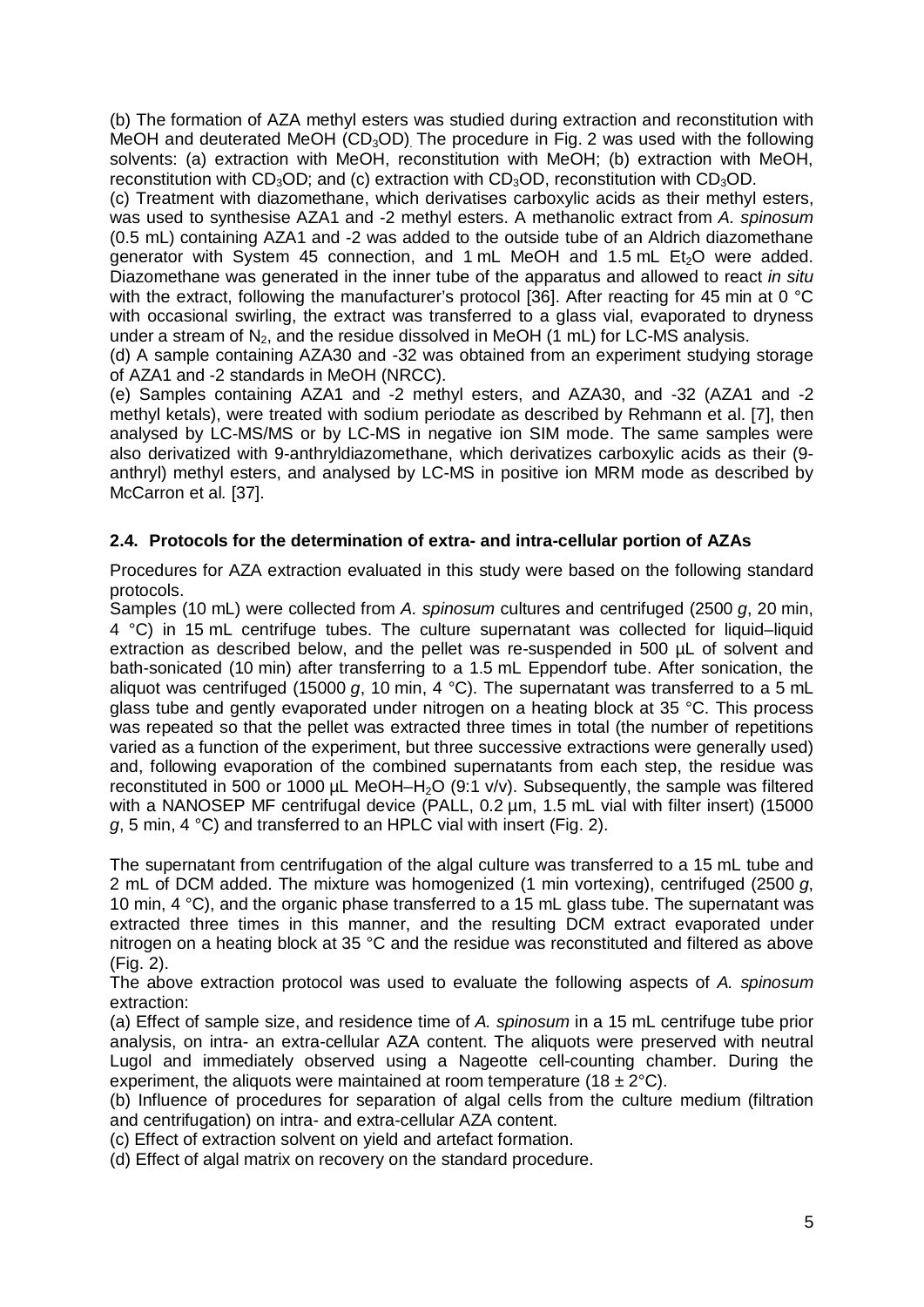### **2.5. Matrix effects in LC-MS/MS analyses of culture extracts**

Matrix effects were evaluated using the following approaches:

(a) AZA1 addition to a constant amount of algal matrix. *A. obesum* culture medium (10 mL) was extracted using the standard procedure (Fig. 2) with MeOH–H<sub>2</sub>O (9:1) or acetone–H<sub>2</sub>O (9:1) (v/v). Reconstitution was carried out in triplicate using an AZA1 solution and MeOH, to obtain AZA1 concentrations ranging from  $5.3-213$  ng.mL $^{-1}$ .

(b) The same extraction was applied as for (a) above, but with *A. spinosum* culture medium.

(c) Matrix addition to a constant AZA concentration. Samples of a culture of *A. obesum*  $(58000 \pm 1000 \text{ cells.mL}^{-1}, 83.3 \times 10^6 \text{ µm}^3 \text{.mL}^{-1}) (0.62, 3.1, 6.2, 10, 21, 50 \text{ mL})$  were extracted in triplicate (Fig. 2) using MeOH–H<sub>2</sub>O (9:1) or acetone–H<sub>2</sub>O (9:1 v/v) and reconstituted with 40 µL of AZA1 solution and 460 µL of MeOH–H2O (9:1 v/v) to give an AZA1 concentration of 42.7 ng.m $L^{-1}$ .

#### **2.6. Statistical analysis**

All data are expressed as mean  $\pm$  standard deviation. Depending on the data, statistical analyses consisted either of multifactorial analysis of variance, one-way analysis of variance (ANOVA), or a Kruskal–Wallis test, followed, when necessary, by a Fisher's least significant difference procedure or a box-and-whisker plot. Differences were considered significant at p<0.05. Statistical analyses were carried out using Statgraphics Centurion XV.I (StatPoint Technologies, Inc.). Before each ANOVA analysis or Kruskal–Wallis test, normality and equality of variance were tested to decide which tests were going to be used.

## **3. Results and discussion**

#### **3.1. Identification of AZA1 and -2 methyl esters and structure confirmation**

A late-eluting LC-MS peak in *A. spinosum* extracts, provisionally denoted as AZAX, was previously identified as a possible isomer of AZA2 (or a methylated AZA1 analogue), based on retention time and mass [20,21]. The present work demonstrated the artefactual formation of methylated derivatives of AZA1 and AZA2 during extraction of *A. spinosum* cultures, and procedures that reduce their formation. However, the mechanism of formation and identities of these analogues were unclear.

Enzymatic activity can modify the chemical structure of toxins when extracting phytoplankton [38]. To test whether this might be the case for AZAs, the filters containing *A. spinosum* were heated in a water bath or microwave before extraction. Neither procedure reduced the formation of methylated analogues of AZA1 nor -2, indicating that enzymatic activity of the alga is not responsible for the formation of the methylated analogues.

Brondz et al. [39] reported that extractions of natural products with MeOH may produce methyl esters of fatty acids or other molecules with a carboxylic acid groups. Methyl esters of AZAs (now known to be methyl ketals, see below) have also been reported as storage artefacts [7], and the proportion of these was reduced when acetone, MeCN or DCM were used (Table 2 and 3).

To confirm that the two methylated analogues (subsequently identified as AZA1 and AZA2 methyl esters) were artefacts of the extraction/reconstitution process, and to determine at which stage formation occurred, extraction and reconstitution were carried out using MeOH or CD<sub>3</sub>OD. The formation of methylated analogues took place mainly during extraction but also, to a lesser degree, during reconstitution (Fig. 3). Therefore, these two analogues were now clearly identified as artefacts from extraction with MeOH, and were suspected to be AZA1 and -2 methyl esters. Methyl esters of AZA1–3 and 6, denoted as AZA29–32, were reported by Rehmann et al. and were identified as artefacts of storage in MeOH [7].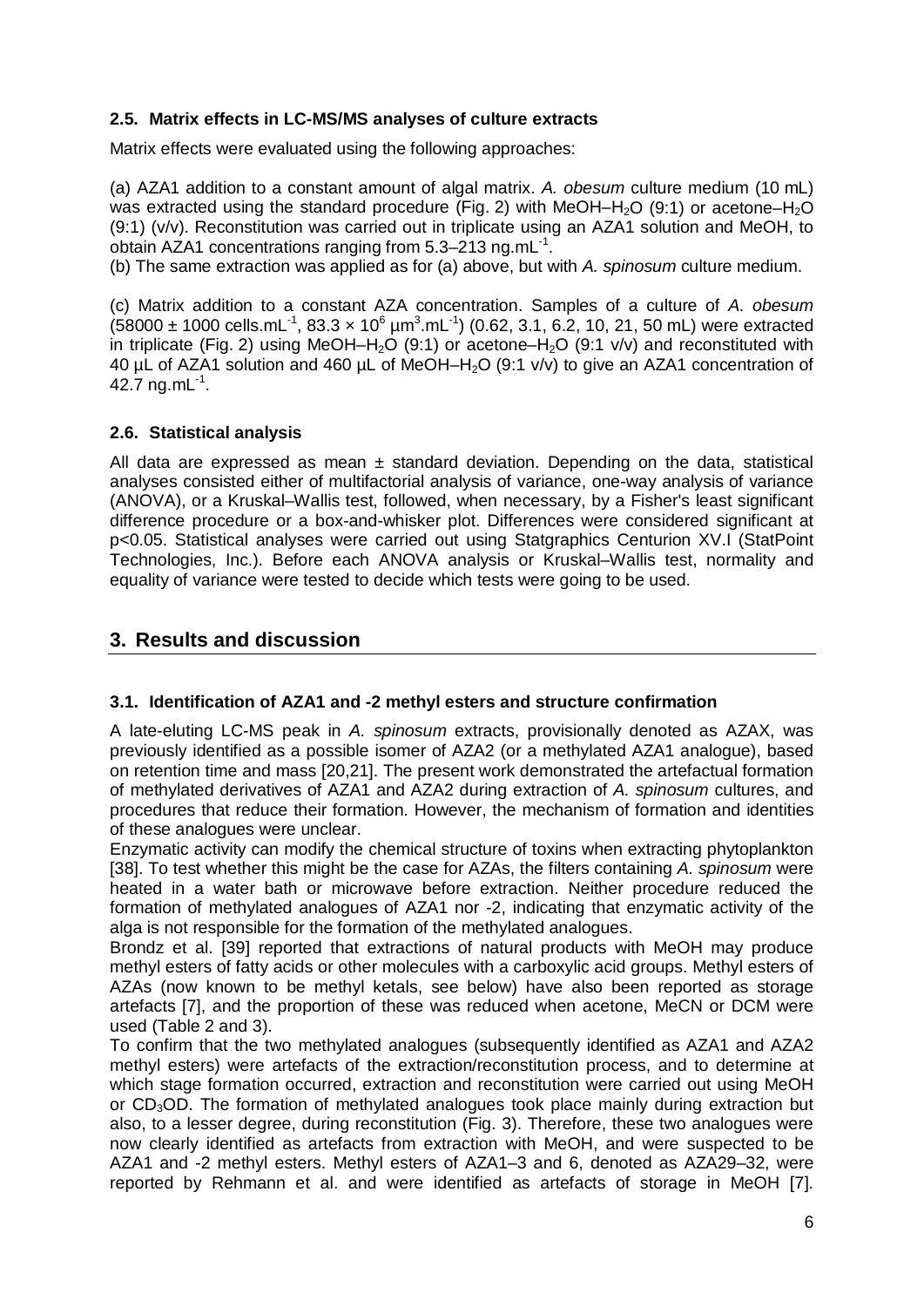Specimens containing AZA30 and -32 as artefacts of long term storage in MeOH from NRCC were analysed by LC-MS/MS (Fig. 4, 5 and 6). The retention times and mass spectra (API-4000, linear ion trap and Agilent 6540 QTOF) of AZA30, -32 were different to those of the two methylated AZA-extraction artefacts observed in the present study (Fig. 4 and 6). High resolution mass spectrometry was consistent with the chemical formulae of the molecular structures and fragments (Table 4 and Electronic Supplementary Material). The observation that the methylated extraction artefacts from the present study had identical retention times and mass spectra to semisynthetic AZA1 and AZA2 methyl esters (produced by treatment with diazomethane) unambiguously identified these artefacts as the methyl esters (Fig. 4 and 5).

Thus, AZA30 and -32 are methylated derivatives of AZA1 and -2, respectively, but are not methyl esters. Rehmann et al. [7] reported an initial loss of 32 amu in the mass spectra of AZA30 and -32, suggesting the loss of MeOH. However, we observed only initial loss of 18 amu (H<sub>2</sub>O) in the mass spectra of authentic AZA1 and -2 methyl esters (Table 4 and Electronic Supplementary Material). A plausible hypothesis is that AZA30 and -32 are 21 methyl ketals formed by exchange at the 21-OH hemi ketal of AZA1 and AZA2, respectively, with MeOH. This proposal is consistent with the observed initial losses of H<sub>2</sub>O from AZA1 and -2 and their methyl esters, and of CH<sub>3</sub>OH from the corresponding methyl ketals (Fig. 4) and 7). To test this hypothesis, samples containing AZA1 and -2, their methyl esters, and AZA30 and -32 were treated with periodate, which oxidatively cleaves the 20,21-diol in AZAs to form a lactone derivative (Fig. 7) under mild conditions [7,40]. LC-MS/MS analysis showed complete conversion of AZA1 and -2, and of their methyl esters, to the lactone, whereas no detectable reaction occurred with AZA30 and -32, indicating that the latter compounds have been modified in the 20,21-diol moiety (Fig. 7).

LC-MS analysis in negative ion SIM mode [5] established the presence of a free carboxyl in AZA30 and -32, and the absence of a free carboxyl in AZA1 and -2 methyl esters. Only AZAs with free carboxylic acid groups would be negatively ionised in electrospray MS, and it was found that no signal was obtained for AZA1 and -2 methyl esters, while AZA1, -2, -30 and -32 were detected (Electronic Supplementary Material). Additionally, derivatization with ADAM produced (9-anthryl)methyl ester derivatives of AZA1, -2, -30 and -32 (yields >98%), whereas the methyl esters of AZA1 and AZA2 were unaffected (Fig. 1 and Electronic Supplementary Material). These results strongly support the hypothesis that AZA30 and -32 are the methyl ketals of AZA1 and -2, respectively, and are not methyl esters as originally reported by Rehmann et al. [7], and it seems likely that this is also the case for AZA29 and -31 (reported as methyl esters of AZA3 and -6 by Rehmann et al. [7]). The methylation artefacts from extraction of *A. spinosum* cultures are unambiguously identified as AZA1 and AZA2 methyl esters, and the "AZAX" observed in methanolic extracts by Krock et al. [22] appears to be confirmed as AZA1 methyl ester ("AZAX" mass spectrum observed by Krock et al. is presented in the Electronic Supplementary Material).

#### **3.2. Evaluation of extraction protocols of azaspiracid from** *A. spinosum*

#### 3.2.1. Particulate and dissolved toxins

After the aliquots were sampled from the bioreactor, intra- and extra-cellular toxin contents were determined in triplicate immediately or after resting periods, with different solvents, with an aliquot of culture (10 mL) taken to assess morphological changes for each of the resting periods.

In laboratory culture, AZAs produced by *A. spinosum* were clearly intra-cellular. When cells were gently separated from the culture medium either by filtration or centrifugation (no cells were detected under the inverted microscope in the filtrate or supernatant), the majority of toxins were found in the particulate fraction (95%). A significant loss of intra-cellular AZAs, with a concomitant increase in extra-cellular AZAs, was observed with increasing time between sampling and centrifugation. Apparently, increased residence time of cells in medium outside the bioreactor led to handling stress of the cells, which in turn resulted in a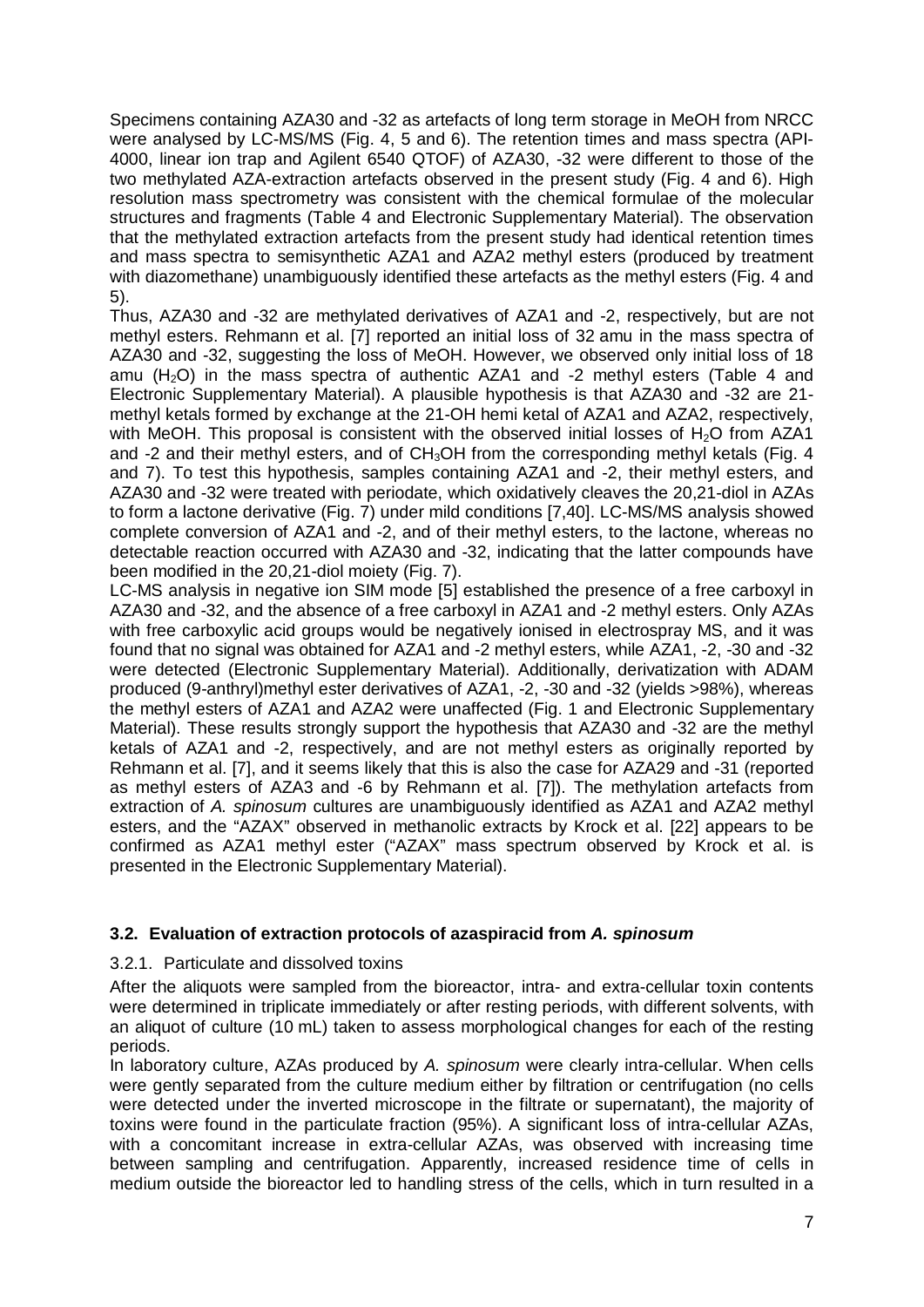substantial loss of cell bound toxins to the dissolved phase (Electronic Supplementary Material). A significant loss of intra-cellular toxins (> 10 %) occurred when cells were stressed for more than 60 min and a maximum proportion of extra-cellular toxins of 24% was observed after 5 h. Therefore, it is recommended that samples are centrifuged immediately when the cell quota of AZAs is being determined.

Microscopical observation showed that, under these stress conditions, an increasing number of cells without theca occurred, although cells generally kept their integrity (Electronic Supplementary Material). It is a common reaction among dinoflagellates to adverse conditions that cells leave their theca (*ecdysis*), and is often connected with the formation of temporary cysts [41]. This type of dinoflagellate cyst normally is round and surrounded by a cell wall. However, this has not yet been observed for *A. spinosum*. The reason for the increase in extra-cellular toxins is not clear; shedding of the cells outer layer including thecal plates and their membrane vesicles might be associated with a pulsed toxin loss or extruded protoplasts may have a higher exudation rate. However, the possibility that total disintegration of a small portion of the cells contributed to the increase of extra-cellular toxins cannot be excluded.

### 3.2.2. Effect of centrifugation and filtration on toxin recovery and profile

An initial experiment was carried out in triplicate with MeOH as extraction solvent to evaluate AZA yield after filtration of 10 mL of *A. spinosum* culture on GF/C glass microfiber filters (25 mm diameter), or after centrifugation (2500 *g*, 4 °C, 20 min). Both filtrate and supernatant were kept for liquid–liquid extraction with DCM (Fig. 2). Five successive extractions were carried out on each filter or pellet, to ensure complete toxin recovery. A second trial was carried out under the same conditions using either MeOH or acetone as extraction solvent using three successive extractions.

The total amount of AZAs obtained after 5 successive extractions using MeOH was not significantly different when using either filtration or centrifugation as a method to separate cells from culture medium. If only three extractions with either MeOH or acetone were carried out, the yield was significantly lower (P<0.05) when using filtration. Moreover, the AZA ratios were different for filtration compared to centrifugation (Table 2). High levels of AZA1 and -2 methyl esters were obtained with filtration. Glass microfiber filters contain silica and are known to catalyse some reactions, which may possibly explain the methylation of AZA1 and - 2 observed in these experiments. If filtration is necessary, it is recommended to study other types of filters with *A. spinosum* (*i.e.* polycarbonate filters).

#### 3.2.3. Influence of extraction solvent composition

To determine the procedure with the best extraction yield and minimal formation of artefacts (methylated AZAs), the extraction procedure described in Fig. 2 was applied using a variety of solvents and solvent compositions. Four experiments were carried out: (a) 100% MeOH, acetone, MeCN, EtOH, or DCM, (b) MeOH-H<sub>2</sub>O, 10:0, 9:1, 8:2, 7:3, 6:4 (v/v), (c) Acetone-H2O, 10:0, 9:1, 8:2, 7:3 (v/v), (d) MeCN–H2O, Acetone-H2O, MeOH-H2O, (10:0, 9:1 (v/v) each).

Between MeOH, acetone, MeCN, EtOH and DCM, no significant differences were observed on AZA1, AZA2 and total AZA contents. Nonetheless, significant differences were observed in the content of AZA1 methyl ester (Table 3), with increased formation of this derivative when extracting with MeOH or EtOH (in the following order MeOH = EtOH > acetone > MeCN > DCM). No ethyl analogue was observed when extracting with EtOH. It is not entirely clear how this methyl analogue formation occurs.

The formation of the methyl esters of AZA1 and -2 was variable from one experiment to the next and concentrations of AZA1 methyl ester may range from 3 to 15% (Table 2, 3, and data not shown) when using MeOH as extraction solvent and centrifugation as separation technique.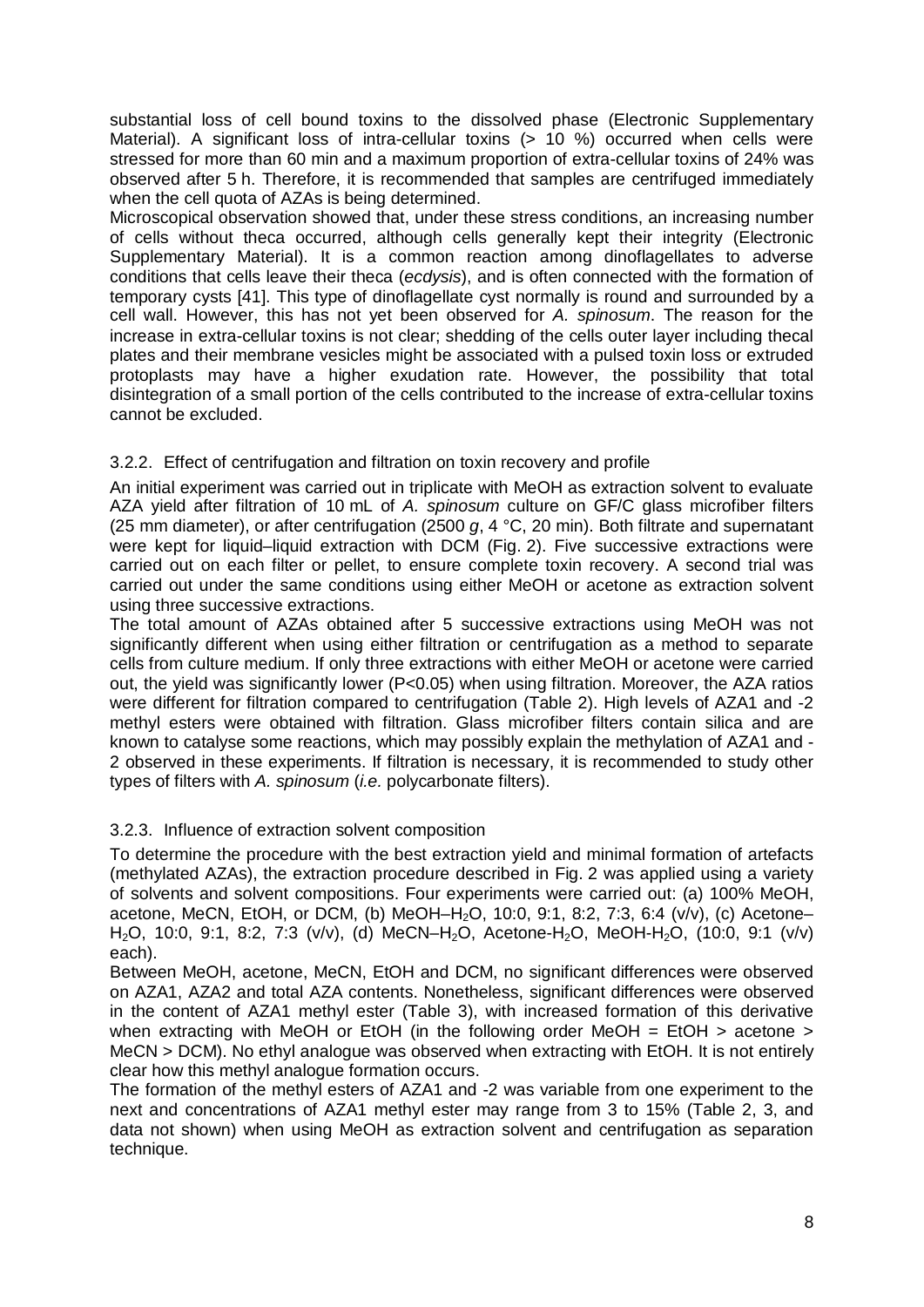As expected, the formation of AZA1 methyl ester is significantly reduced when extracting with acetone, MeCN and DCM, however, detectable traces are still formed with these solvents used in extraction. This observation led us to hypothesize that reconstitution in MeOH by itself may lead to formation of AZA methyl esters. This hypothesis has been confirmed using deuterated MeOH (see previous section).

It is common to add some water to an organic solvent to increase the extraction yield or to minimise the extraction of lipids which could lead to matrix effects [29]. However, in the present study, no statistical differences were observed between 100, 90 and 80% MeOH or acetone. Nonetheless, below a ratio of 7:3 organic solvent– $H_2O$ , the yield decreased and was significantly lower than with MeOH.

Extraction with acetone was considered to be most appropriate, as it reduces the formation of AZA methyl esters and is easier to handle thanks to its ease of evaporation and low toxicity. However, acetone extracts may also result in more complex crude extracts, as acetone is a good solvent for extracting lipids and pigments [42]. This was an additional reason to evaluate matrix effects in further trials.

### 3.2.4. Effect of sample size

The effect of sample size on the extraction yield was studied following the standard extraction procedure (Fig. 2) using acetone–H<sub>2</sub>O (9:1 v/v) as extraction solvent. The *A. spinosum* culture used for this experiment had a cell concentration of 161000  $\pm$  1000 cells.mL<sup>-1</sup>, corresponding to a biovolume of 92.6  $\times$  10<sup>6</sup>  $\mu$ m<sup>3</sup>.mL<sup>-1</sup>. The following sample volumes were used: 0.62, 3.1, 6.2, 10, 31, 50 mL.

The extraction yield differed significantly as a function of sample size. Yields were somewhat higher in the middle of the studied range (3.1–31 mL). More extraction cycles or higher solvent-to-sample ratios could potentially be used to increase AZA yield for the large sample size (50 mL). However, the procedure was not suitable for small amounts of biomass (<1– 2 mL), potentially reflecting that small losses become significant when handling low amounts of toxin. Alternative protocols may need to be developed for samples below 200000 cells, such as the procedure described during the identification of *A. spinosum* [20].

### 3.2.5. Recovery and yield after successive extractions in presence or absence of matrix

Extraction yield and recovery were tested following the standard procedure with one to five successive extractions with either MeOH–H<sub>2</sub>O or acetone–H<sub>2</sub>O (9:1 v/v), with or without matrix as follows:

(a) without matrix: AZA1 (40  $\mu$ L) solution (0.53  $\mu$ g.mL<sup>-1</sup>) was transferred into 15 mL centrifuge tubes, and extracted with 500 µL of organic solvent water mixtures. The extract was reconstituted in 500 µL MeOH–H<sub>2</sub>O (9:1 v/v). A control in triplicate with 40 µL of AZA1 solution and 460  $\mu$ L of MeOH–H<sub>2</sub>O (9/1 v/v) was used to estimate the recovery.

(b) with algal matrix: Aliquots (10 mL) of A. obesum culture  $(50000 \pm 2000 \text{ cells.mL}^{-1})$ ,  $65.2 \times 10^6 \mu m^3.mL^{-1}$ ) were centrifuged in 15 mL centrifuge tubes. After decanting the supernatant, AZA1 (40 µL) solution was added to the pellet, extracted as described above. The extract was reconstituted in 500 µL MeOH–H2O (9:1 v/v). For controls, *A. obesum* culture (10 mL) was extracted using MeOH–H<sub>2</sub>O or acetone–H<sub>2</sub>O (9:1 v/v) in triplicate (Fig. 2). The control extracts were evaporated to dryness and subsequently taken up with 460 µL MeOH–H<sub>2</sub>O (9:1 v/v) and 40 uL of AZA1 solution.

Two successive extractions were sufficient in all cases (100% of recovery at 95% confidence level) while three consecutive extractions reduced the deviations observed for triplicate samples. The presence of matrix did influence recovery. Without matrix, one extraction was almost sufficient to recover all AZA, whereas two successive extractions were necessary when *A. obesum* matrix was present. No significant differences were observed between acetone and MeOH on AZA recovery in the presence, or absence, of matrix when two or three successive extraction cycles were carried out.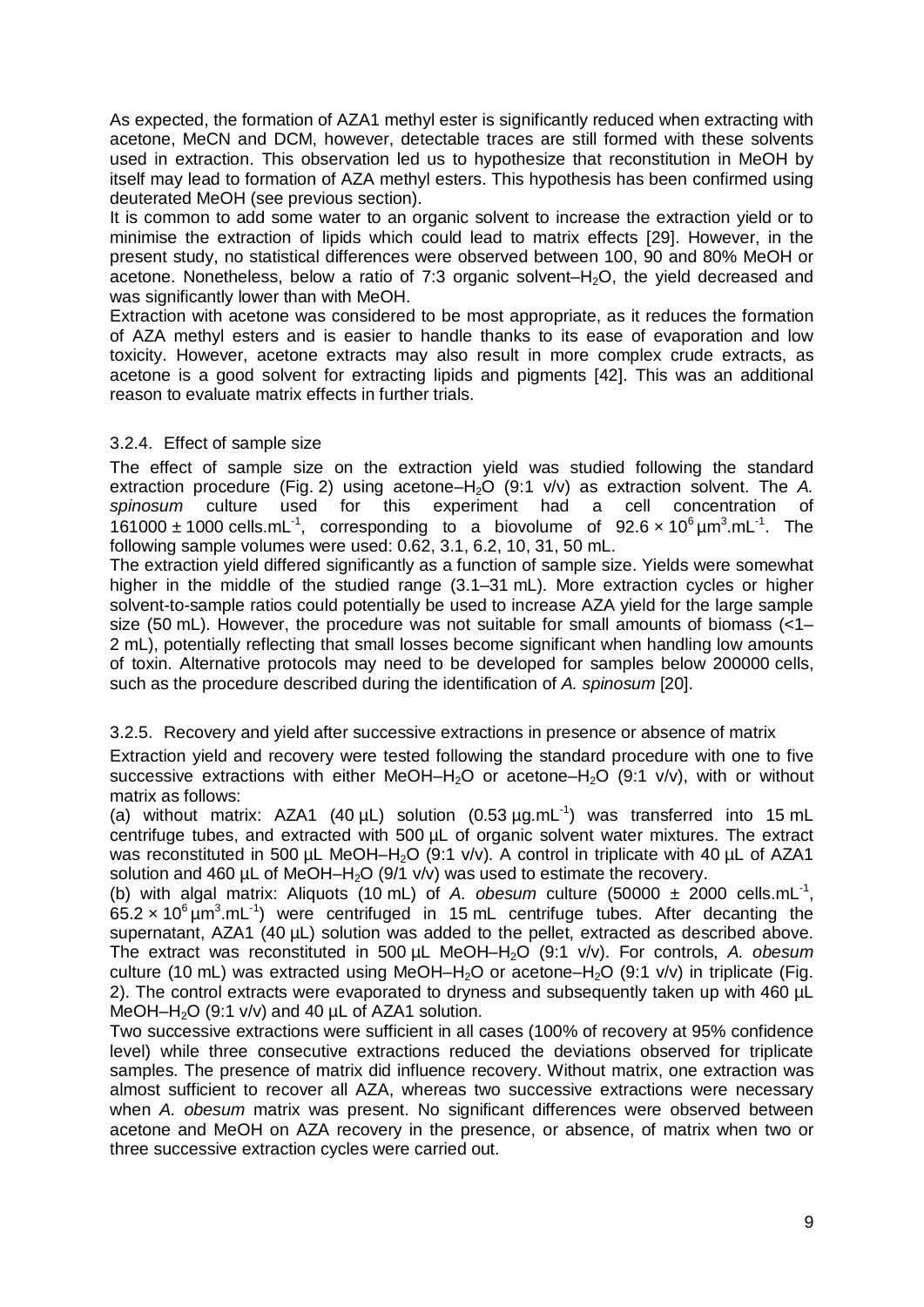### **3.3. Evaluation of matrix effects on LC-MS/MS analysis**

Matrix effects were assessed for AZA1 using MeOH and acetone extracts of *A. obesum* (Fig. 8a and b, respectively), applying the standard addition method as described in Fux et al. [31]. Negligible effect (+1.4%) was observed when using MeOH, and more significant signal suppression (−8.4%) was observed with acetone. For *A. spinosum*, suppression effects of −7.7% and −6.4% were measured for MeOH and acetone extracts, respectively (Fig. 8c and d).

Following the approach used by Fux et al. (28) matrix effects were also assessed by varying matrix strength while maintaining a constant AZA1 concentration (Fig. 8e). No significant matrix effects were detected with different amounts of biomass, as all values measured were within the precision of the experiment.

Previously, matrix effects were considered significant at values greater than 10% enhancement or suppression [31,43], due to the repeatability of an analytical method with LC-MS/MS. Following this arbitrary limit of significance, the effects observed here for *A. spinosum* analysis can be considered insignificant. It should be stressed that the analysis of AZAs from *A. spinosum* at this scale typically deals with much less matrix content compared to shellfish. From large-scale extraction experiments (data not shown), it is estimated that the strongest matrix crude extract using MeOH in our study contained ca. 2 mg.mL<sup>-1</sup>, which is at the lowest value of the range evaluated for a shellfish matrix by Fux et al., [31].

# **4. Conclusion**

These results highlight the importance of carefully studying sample preparation, extraction procedures and solvent choice for assessing the recovery of the method and possible matrix effects.

Based on the results of this study, the following procedures are recommended for the analysis of AZA-1 and -2 in *A. spinosum*:

Sample and immediately separate the cells from the culture medium by centrifugation.

• Extract AZAs with acetone or MeCN; acetone is most appropriate as it reduces both

the formation of methyl analogues and is easy to handle thanks to its ease of

evaporation and low toxicity. MeOH is inappropriate due to possible artefact

formation.

- Two to three successive extractions are suggested to ensure high extraction yield.
- No significant matrix effects were observed during LC-MS/MS analysis with acetone

or MeOH under the conditions tested.

This work clarifies the formation of AZA artefacts during extraction of *A. spinosum*, describes mass spectral fragmentation of two AZA methyl esters, and corrects the chemical structures of AZA29–32. Furthermore, the procedure developed allows quantitation of AZAs in algal cultures and thus will facilitate the optimisation of processes aimed at the preparative isolation of AZAs required for the sustainable supply of AZAs for instrument calibration.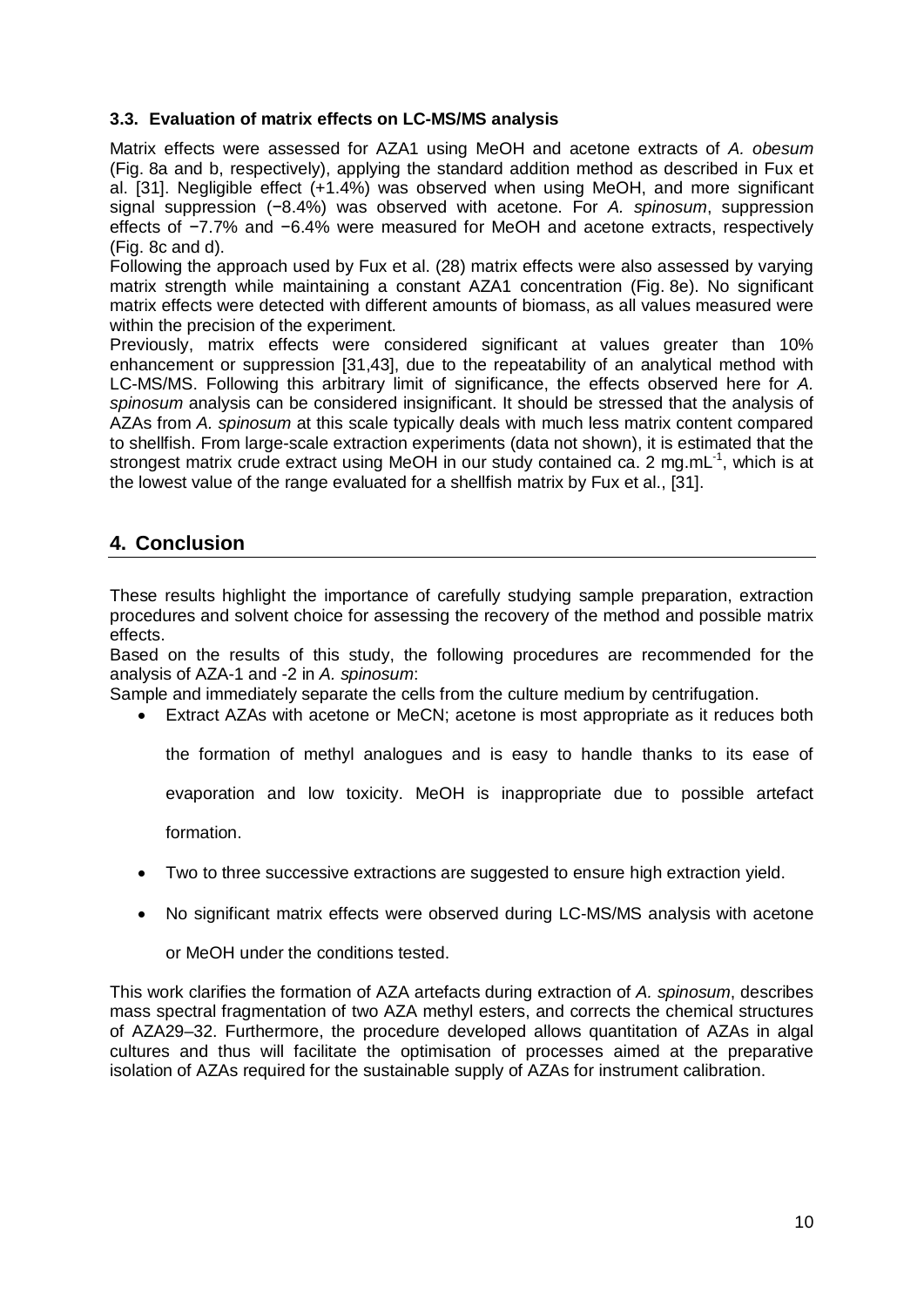# **Acknowledgements**

This study was carried out under the *Sea Change* strategy with the support of the Marine Institute and the Marine Research Sub-Programme of the National Development Plan 2007– 2013, co-financed by the European Regional Development Fund. Further funding was obtained through Ifremer from the French Ministry of Education, Research and Technology through Programme 187 of the National Finance Law. The authors would like to thank John Lee and Dr. Thomas Glauner of Agilent Technologies for their collaboration on Q-TOF Technology. The authors would also like to thank all the members of the laboratory EMP/PHYC at the Atlantic Centre of Ifremer for their help and technical advice during this study.

## **References**

1. McMahon T, Silke J (1996) West coast of Ireland winter toxicity of unknown aetiology in mussels. Harmful Algae News 14:2

2. Satake M, Ofuji K, Naoki H, James KJ, Furey A, McMahon T, Silke J, Yasumoto T (1998) Azaspiracid, a new marine toxin having unique spiro ring assemblies, isolated from Irish mussels, *Mytilus edulis*. J Am Chem Soc 120:9967-9968

3. Nicolaou KC, Koftis TV, Vyskocil S, Petrovic G, Tang WJ, Frederick MO, Chen DYK, Li YW, Ling TT, Yamada YMA (2006) Total synthesis and structural elucidation of azaspiracid-1. Final assignment and total synthesis of the correct structure of azaspiracid-1. J Am Chem Soc 128:2859-2872

4. Ofuji K, Satake M, McMahon T, James KJ, Naoki H, Oshima Y, Yasumoto T (2001) Structures of azaspiracid analogs, azaspiracid-4 and azaspiracid-5, causative toxins of azaspiracid poisoning in Europe. Biosci Biotechnol Biochem 65:740-742

5. Ofuji K, Satake M, McMahon T, Silke J, James KJ, Naoki H, Oshima Y, Yasumoto T (1999) Two analogs of azaspiracid isolated from mussels, *Mytilus edulis*, involved in human intoxication in Ireland. Nat. Toxins 7:99-102

6. James KJ, Sierra MD, Lehane M, Magdalena AB, Furey A (2003) Detection of five new hydroxyl analogues of azaspiracids in shellfish using multiple tandem mass spectrometry. Toxicon 41:277-283

7. Rehmann N, Hess P, Quilliam MA (2008) Discovery of new analogs of the marine biotoxin azaspiracid in blue mussels (*Mytilus edulis*) by ultra-performance liquid chromatography/tandem mass spectrometry. Rapid Commun Mass Spectrom 22:549-558

8. Amzil Z, Sibat M, Royer F, Savar V (2008) First report on azaspiracid and yessotoxin groups detection in French shellfish. Toxicon 52:39-48

9. Furey A, O'Doherty S, O'Callaghan K, Lehane M, James KJ (2010) Azaspiracid poisoning (AZP) toxins in shellfish: Toxicological and health considerations. Toxicon 56:173-190

10. Ueoka R, Ito A, Izumikawa M, Maeda S, Takagi M, Shin-Ya K, Yoshida M, van Soest RWM, Matsunaga S (2009) Isolation of azaspiracid-2 from a marine sponge *Echinoclathria* sp as a potent cytotoxin. Toxicon 53:680-684

11. Magdalena AB, Lehane M, Krys S, Fernandez ML, Furey A, James KJ (2003) The first identification of azaspiracids in shellfish from France and Spain. Toxicon 42:105-108

12. Alvarez G, Uribe E, Avalos P, Marino C, Blanco J (2010) First identification of azaspiracid and spirolides in *Mesodesma donacium* and *Mulinia edulis* from Northern Chile. Toxicon 55:638-641

13. Taleb H, Vale P, Amanhir R, Benhadouch A, Sagou R, Chafik A (2006) First detection of azaspiracids in mussels in north west Africa. Journal of Shellfish Research 25:1067-1070

14. Twiner MJ, Rehmann N, Hess P, Doucette GJ (2008) Azaspiracid shellfish poisoning: A review on the chemistry, ecology, and toxicology with an emphasis on human health impacts. Marine Drugs 6:39-72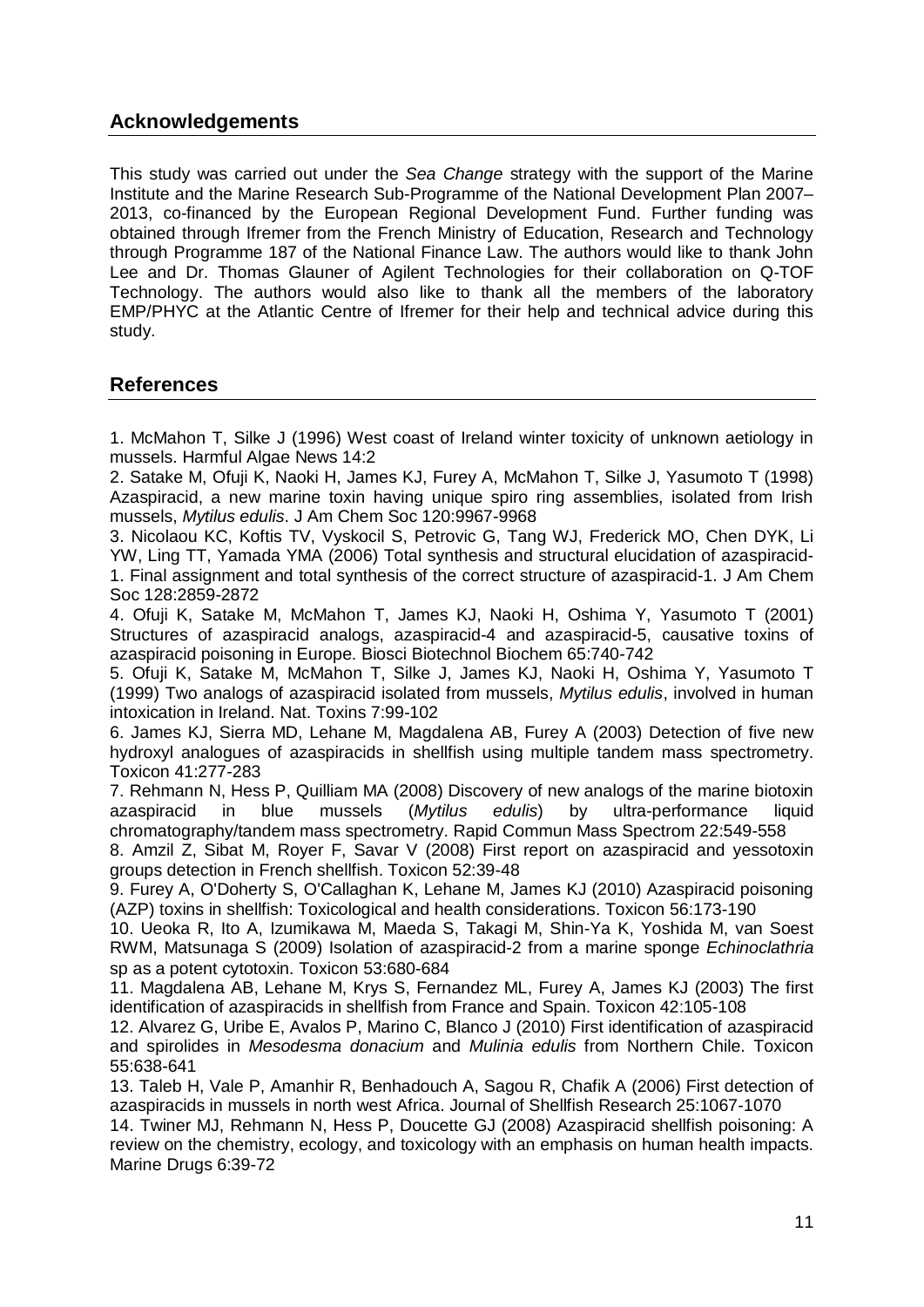15. James KJ, Moroney C, Roden C, Satake M, Yasumoto T, Lehane M, Furey A (2003) Ubiquitous 'benign' alga emerges as the cause of shellfish contamination responsible for the human toxic syndrome, azaspiracid poisoning. Toxicon 41:145-151

16. Hess P, Nguyen L, Aasen J, Keogh M, Kilcoyne J, McCarron P, Aune T (2005) Tissue distribution, effects of cooking and parameters affecting the extraction of azaspiracids from mussels, *Mytilus edulis*, prior to analysis by liquid chromatography coupled to mass spectrometry. Toxicon 46:62-71

17. Miles CO, Wilkins AL, Samdal IA, Sandvik M, Petersen D, Quilliam MA, Naustvoll LJ, Rundberget T, Torgersen T, Hovgaard P, Jensen DJ, Cooney JM (2004) A novel pectenotoxin, PTX-12, in *Dinophysis* spp. and shellfish from Norway. Chem Res Toxicol 17:1423-1433

18. Gribble KE, Anderson DM (2006) Molecular phylogeny of the heterotrophic dinoflagellates, *Protoperidinium*, *Diplopsalis* and *Preperidinium* (*Dinophyceae*), inferred from large subunit rDNA. J Phycol 42:1081-1095

19. Miles CO, Wilkins AL, Munday R, Dines MH, Hawkes AD, Briggs LR, Sandvik M, Jensen DJ, Cooney JM, Holland PT, Quilliam MA, MacKenzie AL, Beuzenberg V, Towers NR (2004) Isolation of pectenotoxin-2 from *Dinophysis acuta* and its conversion to pectenotoxin-2 seco acid, and preliminary assessment of their acute toxicities. Toxicon 43:1-9

20. Tillmann U, Elbrachter M, Krock B, John U, Cembella A (2009) *Azadinium spinosum* gen. et sp nov (*Dinophyceae*) identified as a primary producer of azaspiracid toxins. Eur J Phycol 44:63-79

21. Krock B, Tillmann U, John U, Cembella A (2008) LC-MS-MS aboard ship: tandem mass spectrometry in the search for phycotoxins and novel toxigenic plankton from the North Sea. Anal Bioanal Chem 392:797-803

22. Krock B, Tillmann U, John U, Cembella AD (2009) Characterization of azaspiracids in plankton size-fractions and isolation of an azaspiracid-producing dinoflagellate from the North Sea. Harmful Algae 8:254-263

23. Tillmann U, Elbrachter M, John U, Krock B, Cembella A (2010) *Azadinium obesum* (*Dinophyceae*), a new nontoxic species in the genus that can produce azaspiracid toxins. Phycologia 49:169-182

24. Tillmann U, Elbrachter M, John U, Krock B (2011) A new non-toxic species in the dinoflagellate genus *Azadinium*: *A. poporum* sp. nov. Eur J Phycol 46:74-87

25. Hernandez-Becerril DU, Escobae-Morales, S., Morreno-Gutiérez, SP, Baron-Campis, SA (2010) Two new records of potentially toxic phytoplankton species from the Mexican Pacific. Abstract book of the 14th International conference on harmful algae, Hersonissos: 137

26. Akselman R, Negri MR (2010) *Azadinium spinosum* Elbrätchter et Tillmann (*Dinophyceae*) is present and also caused blooms at the south western Atlantic. Abstract book of the 14th International conference on harmful algae, Hersonissos: 132

27. Salas R, Tillmann U, John U, Kilcoyne J, Burson A, Cantwell C, Hess P, Jauffrais T, Silke J (2011) The role of *Azadinium spinosum* (*Dinophyceae*) in the production of azaspiracid shellfish poisoning in mussels. Harmful Algae 10:774-783

28. Quilliam MA (2003) In: Hallegraef GM, Anderson DM, Cembella AD (eds) Manual on harmful marine microalgae. UNESCO, Saint-Berthevin

29. McNabb P, Selwood AI, Holland PT (2005) Multiresidue method for determination of algal toxins in shellfish: Single-laboratory validation and interlaboratory study. J AOAC Int 88:761- 772

30. King R, Bonfiglio R, Fernandez-Metzler C, Miller-Stein C, Olah T (2000) Mechanistic investigation of ionization suppression in electrospray ionization. J Am Soc Mass Spectrom 11:942-950

31. Fux E, Rode D, Bire R, Hess P (2008) Approaches to the evaluation of matrix effects in the liquid chromatography-mass spectrometry (LC-MS) analysis of three regulated lipophilic toxin groups in mussel matrix (*Mytilus edulis*). Food Addit Contam Part A 25:1024-1032

32. Kilcoyne J, Fux E (2010) Strategies for the elimination of matrix effects in the liquid chromatography tandem mass spectrometry analysis of the lipophilic toxins okadaic acid and azaspiracid-1 in molluscan shellfish. J Chromatogr A 1217:7123-7130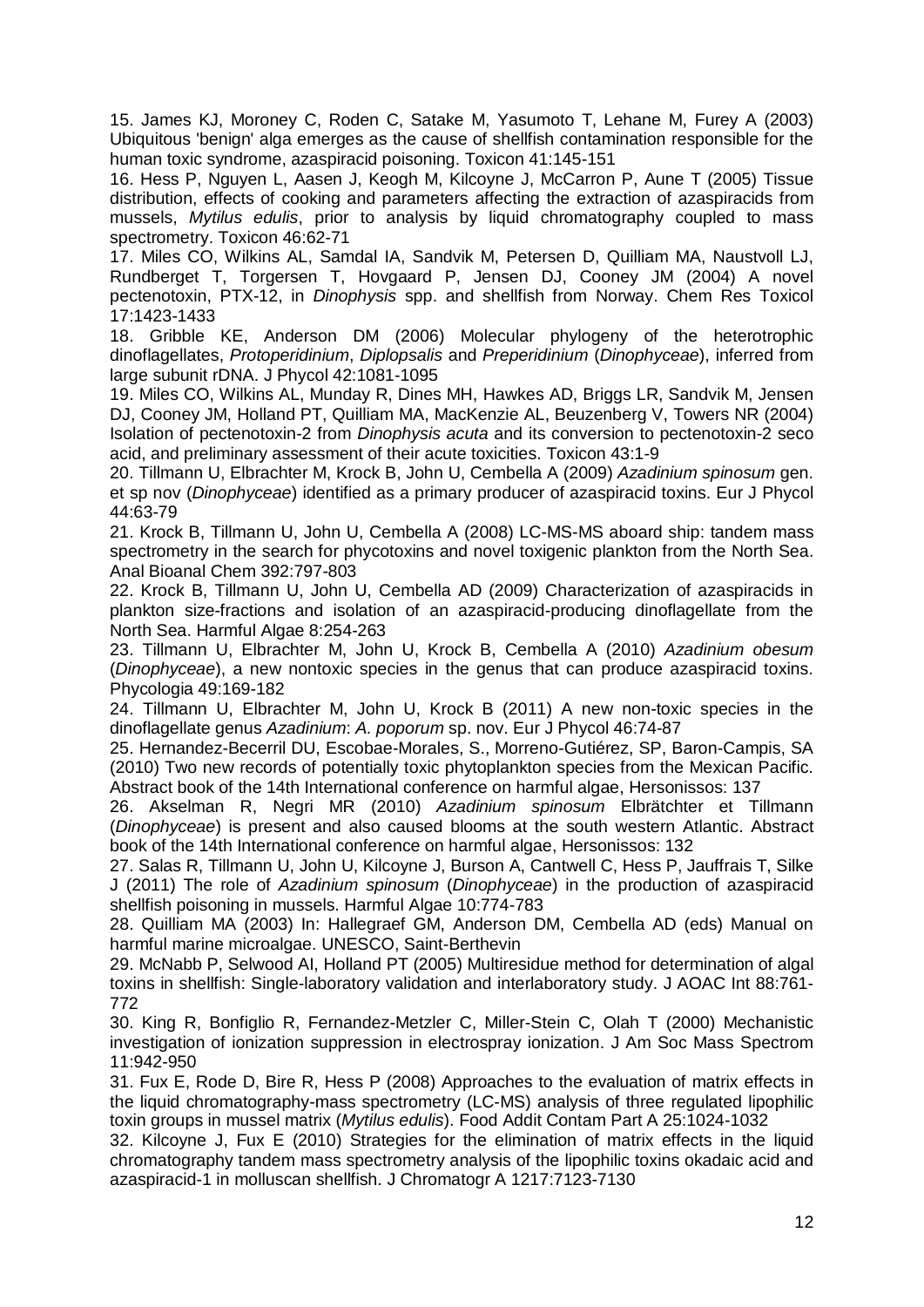33. McCarron P, Giddings SD, Quilliam MA (2011) A mussel tissue certified reference material for multiple phycotoxins. Part 2: liquid chromatography-mass spectrometry, sample extraction and quantitation procedures. Anal Bioanal Chem 400:835-846

34. Rehmann N (2008) Preparative isolation and purification of azaspiracids and related toxins from blue mussels and characterisation of new toxin analogs. PhD thesis, University College Dublin, Dublin

35. Keller MD, Selvin RC, Claus W, Guillard RRL (1987) Media for the culture of oceanic ultraphytoplankton. J Phycol 23:633-638

36. Sigma-Aldrich (2007) Technical Bulletin AL-180: Diazald and Diazomethane Generators, 6 pp.

http://www.sigmaaldrich.com/etc/medialib/docs/Aldrich/Bulletin/al\_techbull\_al180.Par.0001.Fi le.tmp/al\_techbull\_al180.pdf. Accessed 25 July 2011

37. McCarron P, Giddings SD, Miles CO, Quilliam MA (2011) Derivatization of azaspiracid biotoxins for analysis by liquid chromatography with fluorescence detection. J Chromatogr A 1218:8089-8096

38. Quilliam MA, Hardstaff WR, Ishida N, MacLachlan JL, Reeves AR, Ross NW, Windust AJ (1996) In: T. Yasumoto YO, and Y. Fukuyo, (ed) Harmful and Toxic Algal Blooms. UNESCO & Tohoku University, Sendai

39. Brondz I, Ekeberg D, Hoiland K, Bell DS, Annino AR (2007) The real nature of the indole alkaloids in *Cortinarius infractus*: Evaluation of artifact formation through solvent extraction method development. J Chromatogr A 1148:1-7

40. McCarron P, Kilcoyne J, Miles CO, Hess P (2009) Formation of azaspiracids-3, -4, -6, and -9 via decarboxylation of carboxyazaspiracid metabolites from shellfish. J Agric Food Chem 57:160-169

41. Pfiester LA, Anderson DM (1987) In: Taylor FJR (ed) The biology of dinoflagellates, Botanical monograph vol21. Blackwell, Oxford

42. Lorenzen CJ (1967) Determination of chlorophyll and pheo-pigments - spectrographic equations. Limnol and Oceanogr 12:343-346

43. Fux E (2008) Development and evaluation of passive sampling and LC-MS based techniques for the detection and monitoring of lipophilic marine toxins in mesocosm and field studies. PhD thesis, Dublin Institute of Technology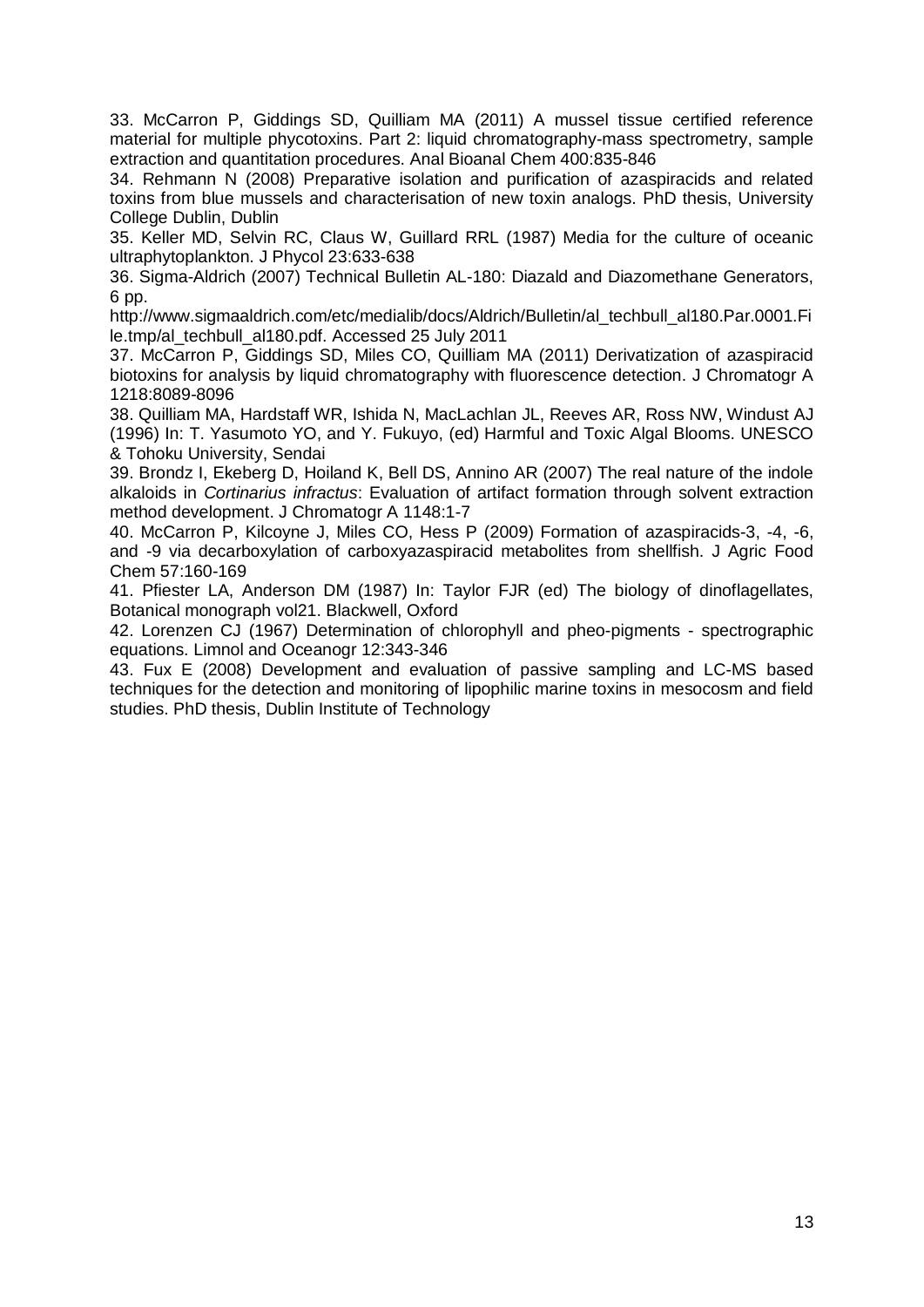

**Fig. 1** Structures of AZA1, -2 and their methyl and (9-anthryl)methyl derivatives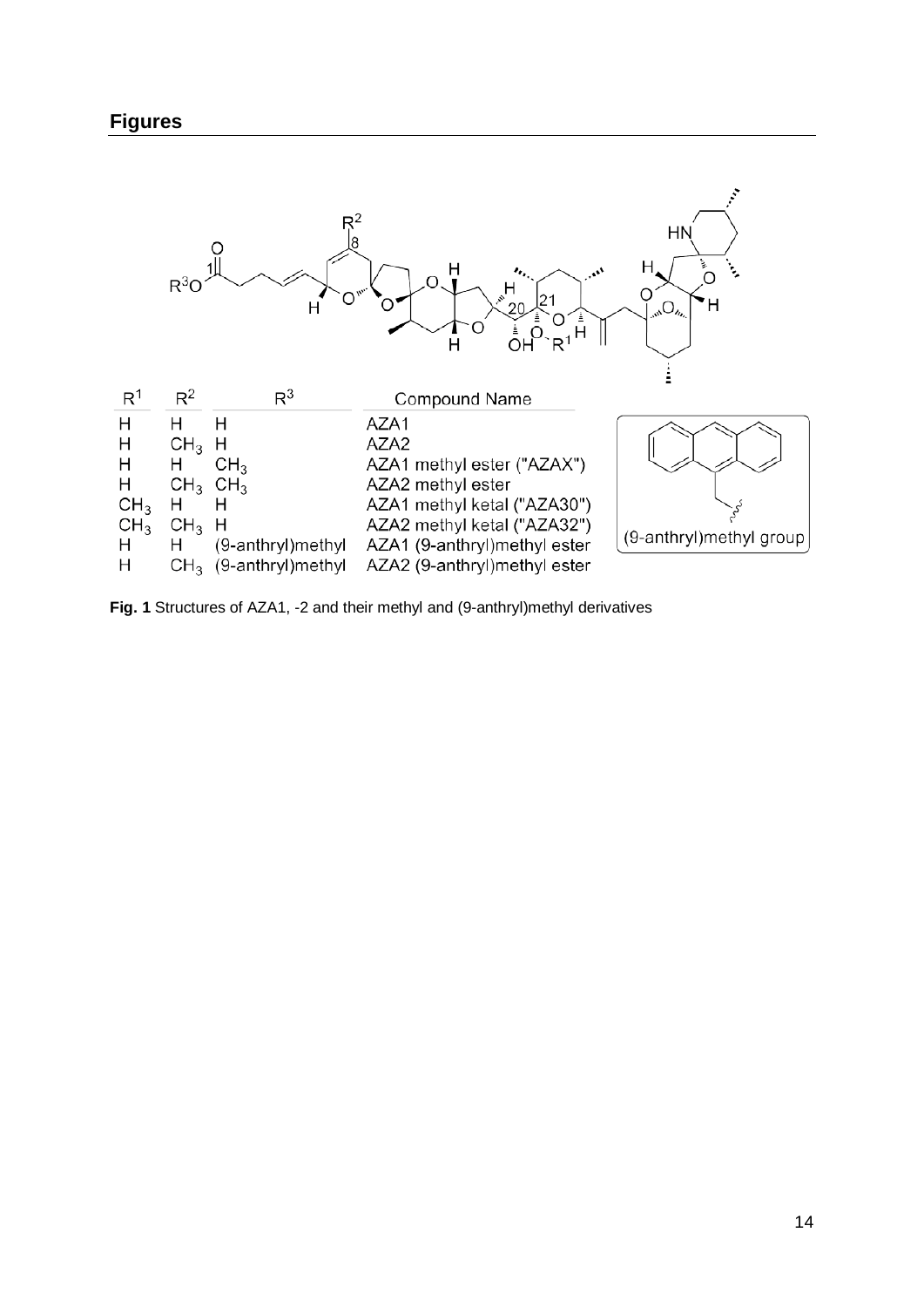

**Fig. 2** Sample preparation scheme for extraction of AZAs from *A. spinosum*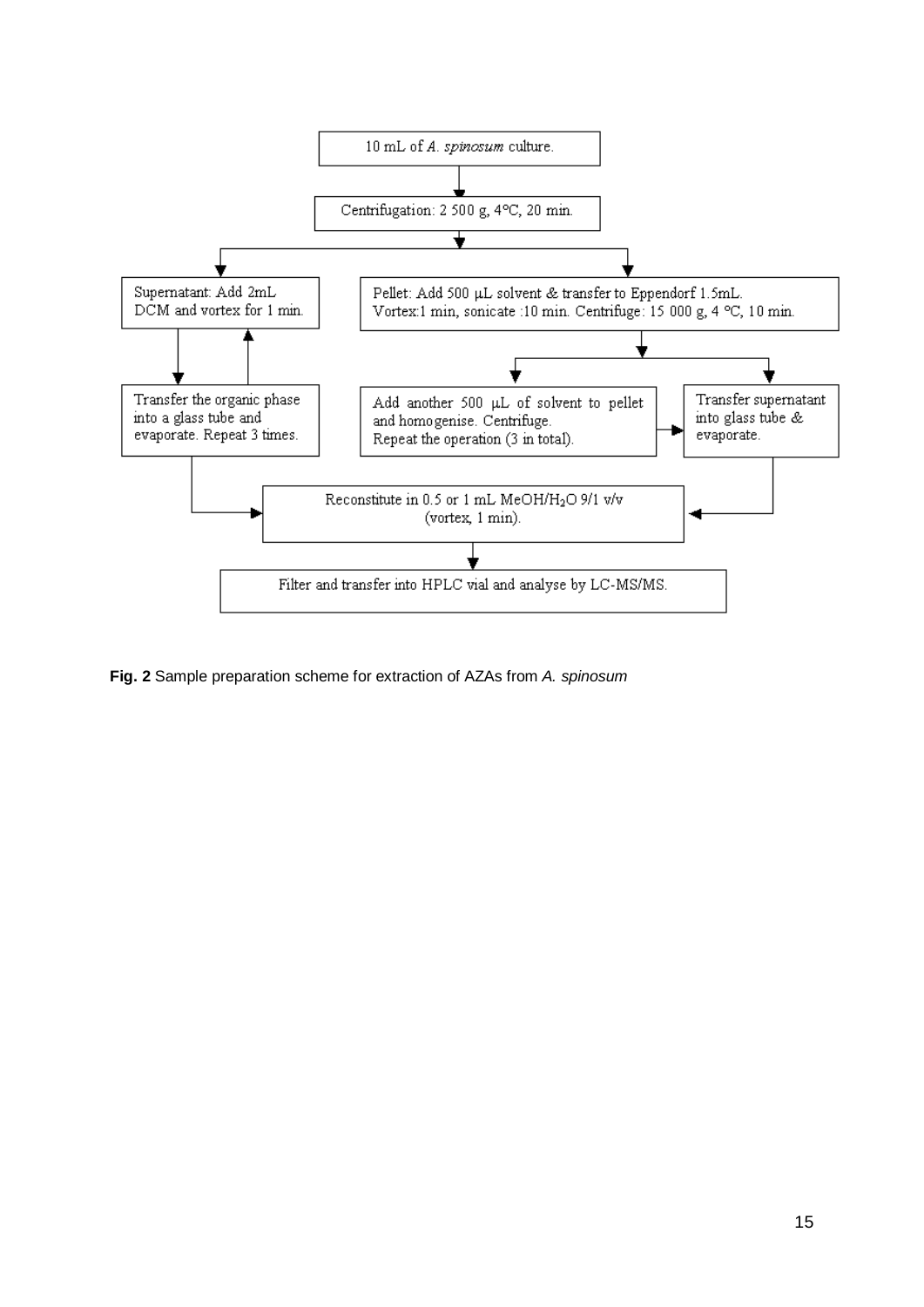

AZA1 AZA2 AZA1 methyl ester AZA2 methyl ester AZA1d3-methyl ester AZA2d3-methyl ester

**Fig. 3** Percentages of AZA analogues from *A. spinosum* using centrifugation after: (a) extraction and reconstitution with MeOH; (b) extraction with MeOH and reconstitution with CD<sub>3</sub>OD, and; (c) after extraction and reconstitution with  $CD<sub>3</sub>OD$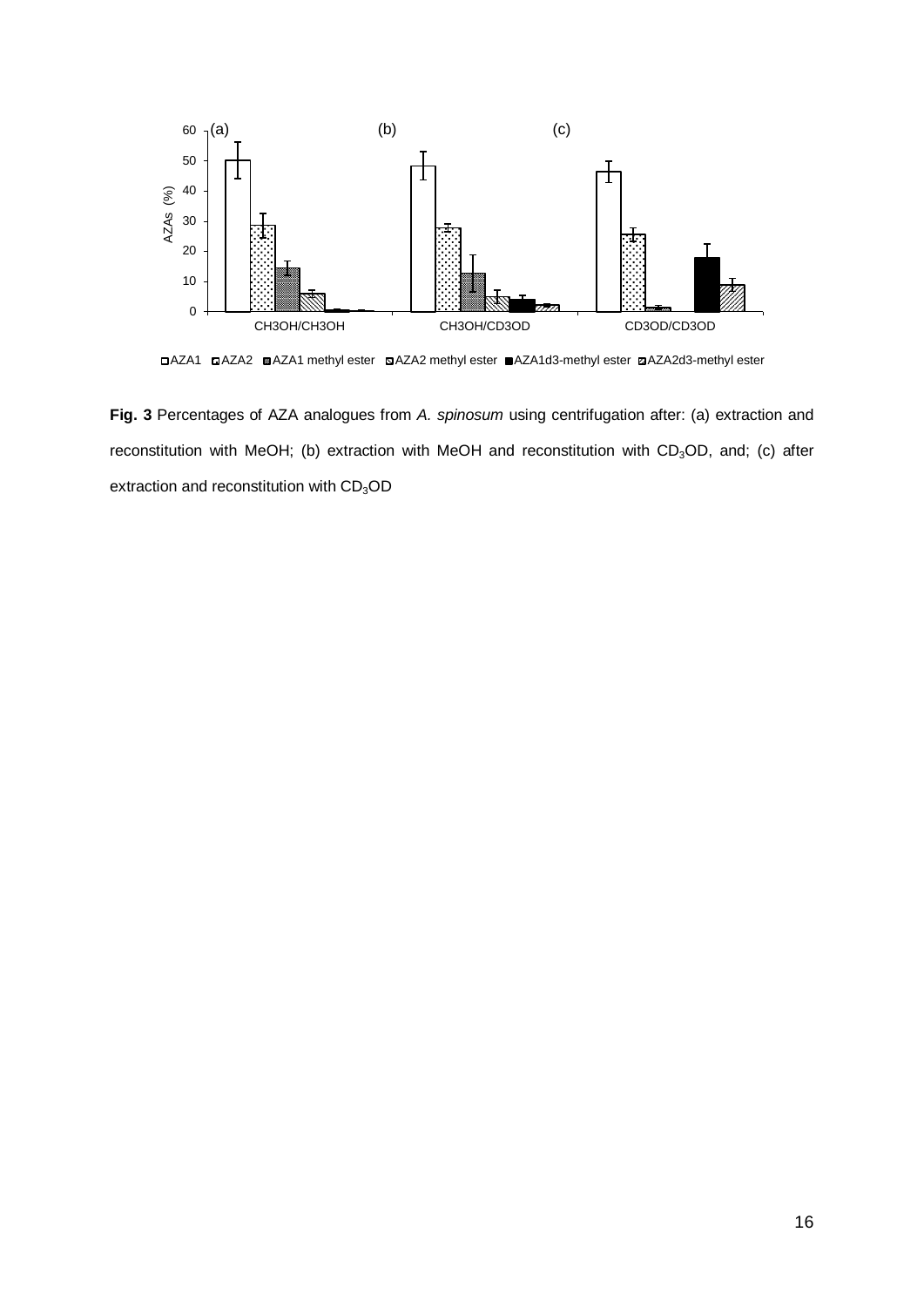

**Fig. 4** High resolution mass spectra of: (a) AZA1; (b) AZA1 methyl ester of AZA1 obtained through extraction from *A. spinosum*; (c) semi-synthetic AZA1 methyl ester, and; (d) AZA30 (AZA1 methyl ketal) obtained as an artefact of storage of AZA1 in MeOH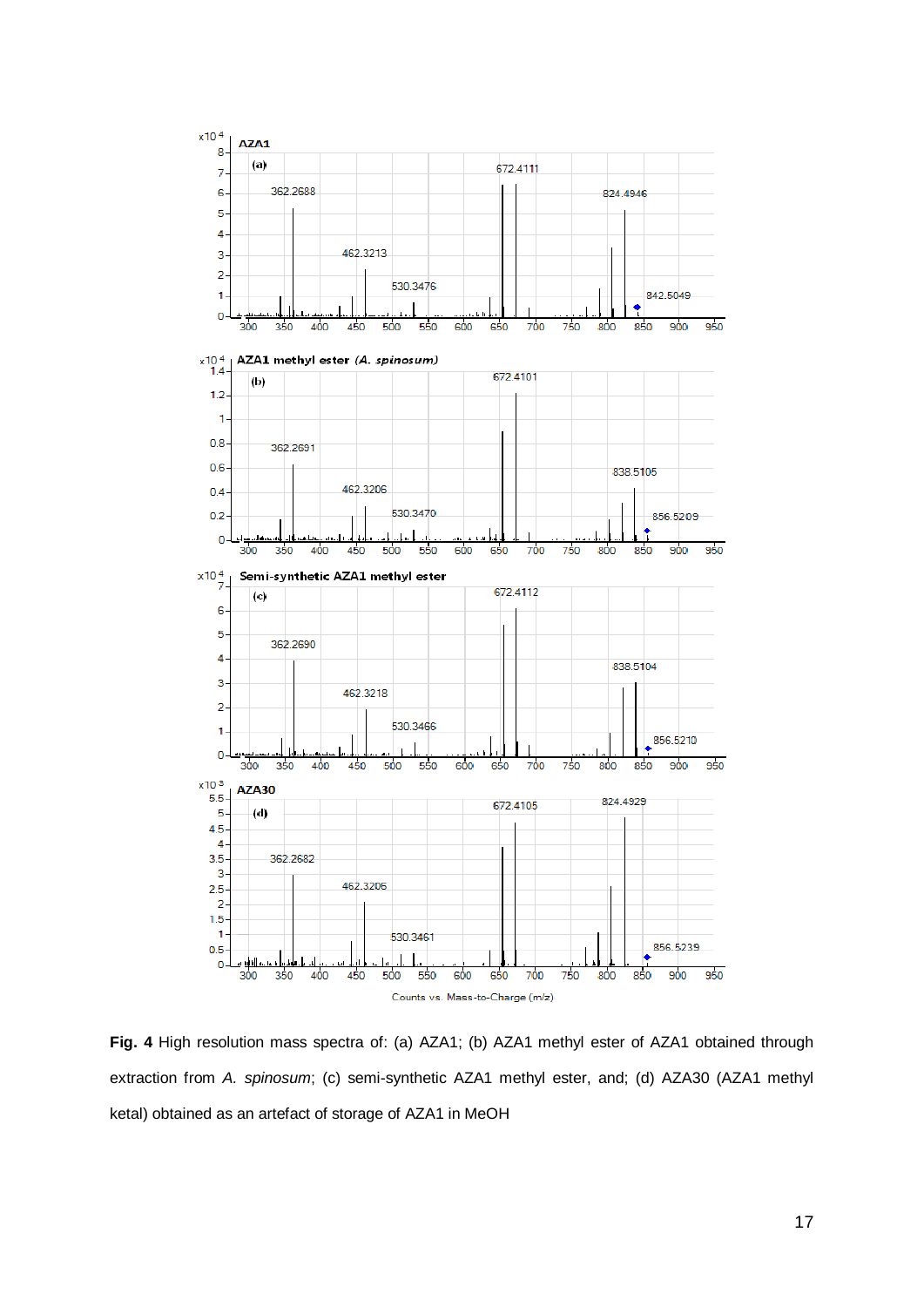

**Fig. 5** Structure and *m/z* for  $[M + H]^+$  ions of AZA1, AZA1 methyl ketal, AZA1 methyl ester, AZA1 bismethyl ketal ester and MS/MS fragmentation with indicated groups fragmentation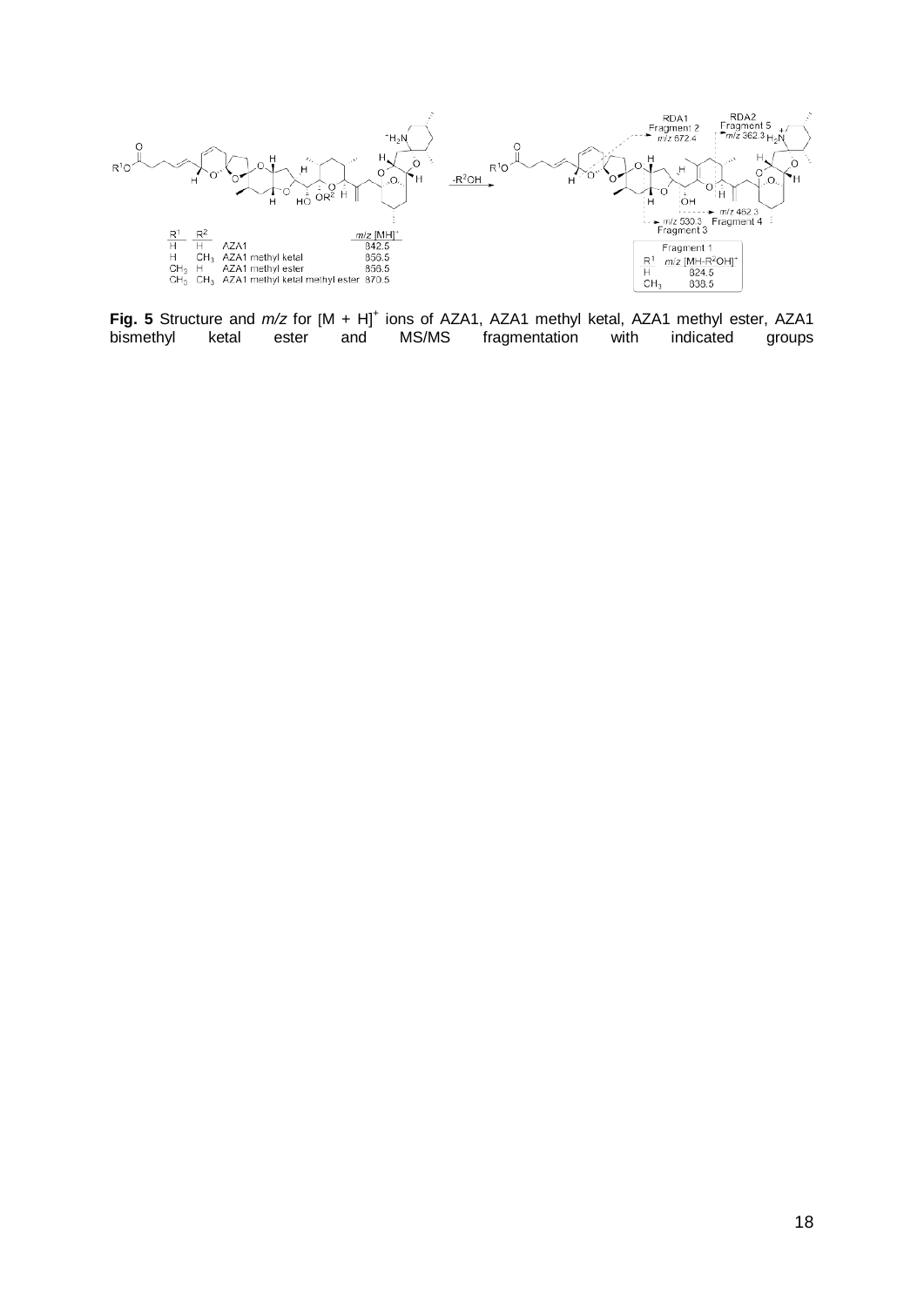

**Fig. 6** LC-MS chromatograms of AZAs obtained with an isocratic elution: (a) *A. spinosum* after extraction with acetone; (b) *A. spinosum* after extraction with MeOH; (c) semi-synthetic AZA1 and AZA2 methyl esters produced with diazomethane; (d) AZA1 standard after long-term storage in MeOH, and; (e) AZA2 standard after long-term storage in MeOH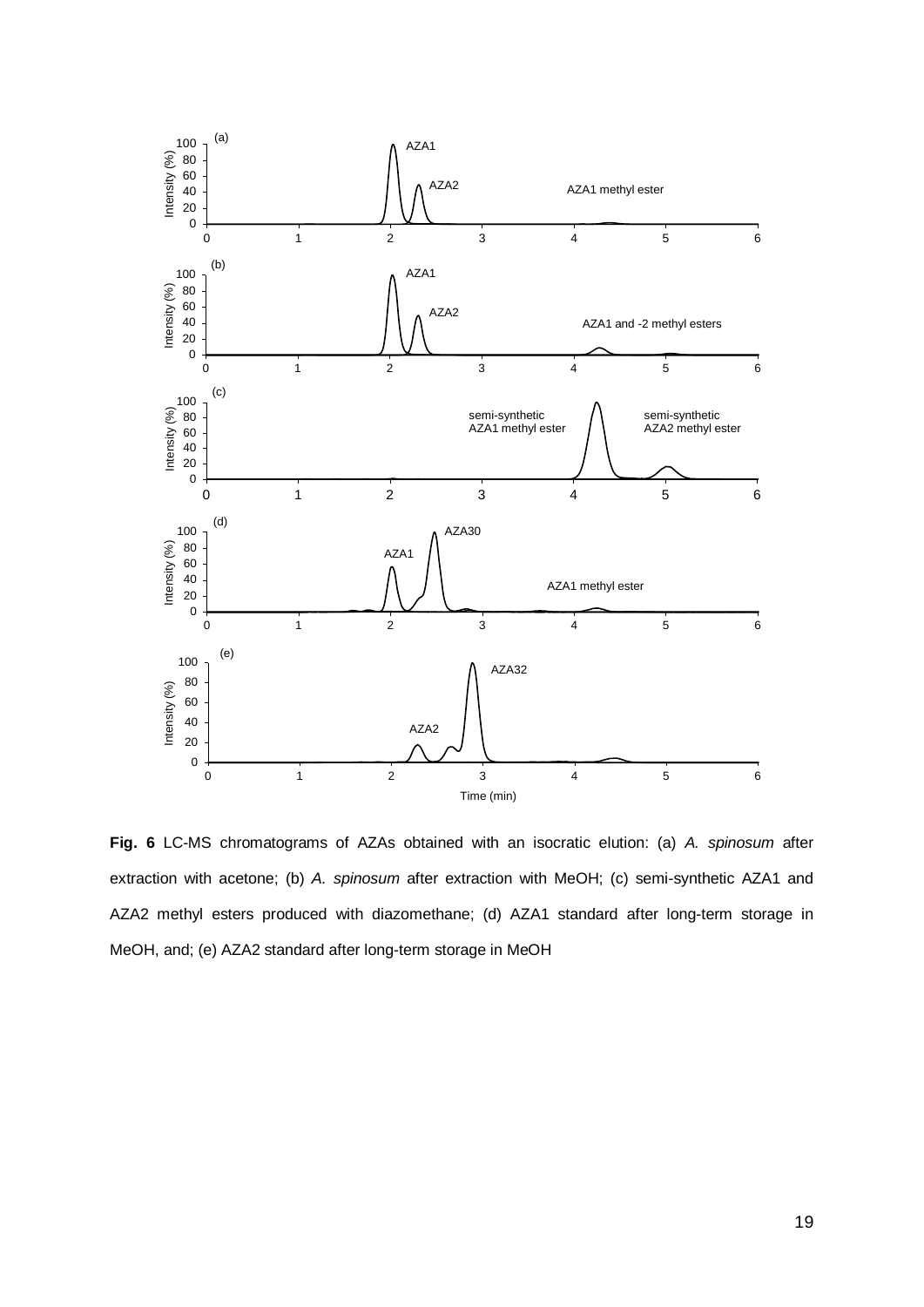

Fig. 7 Fate of AZA1 and its methylated derivatives when treated with sodium periodate, which oxidatively cleaves the 20,21-diol group present in natural AZAs.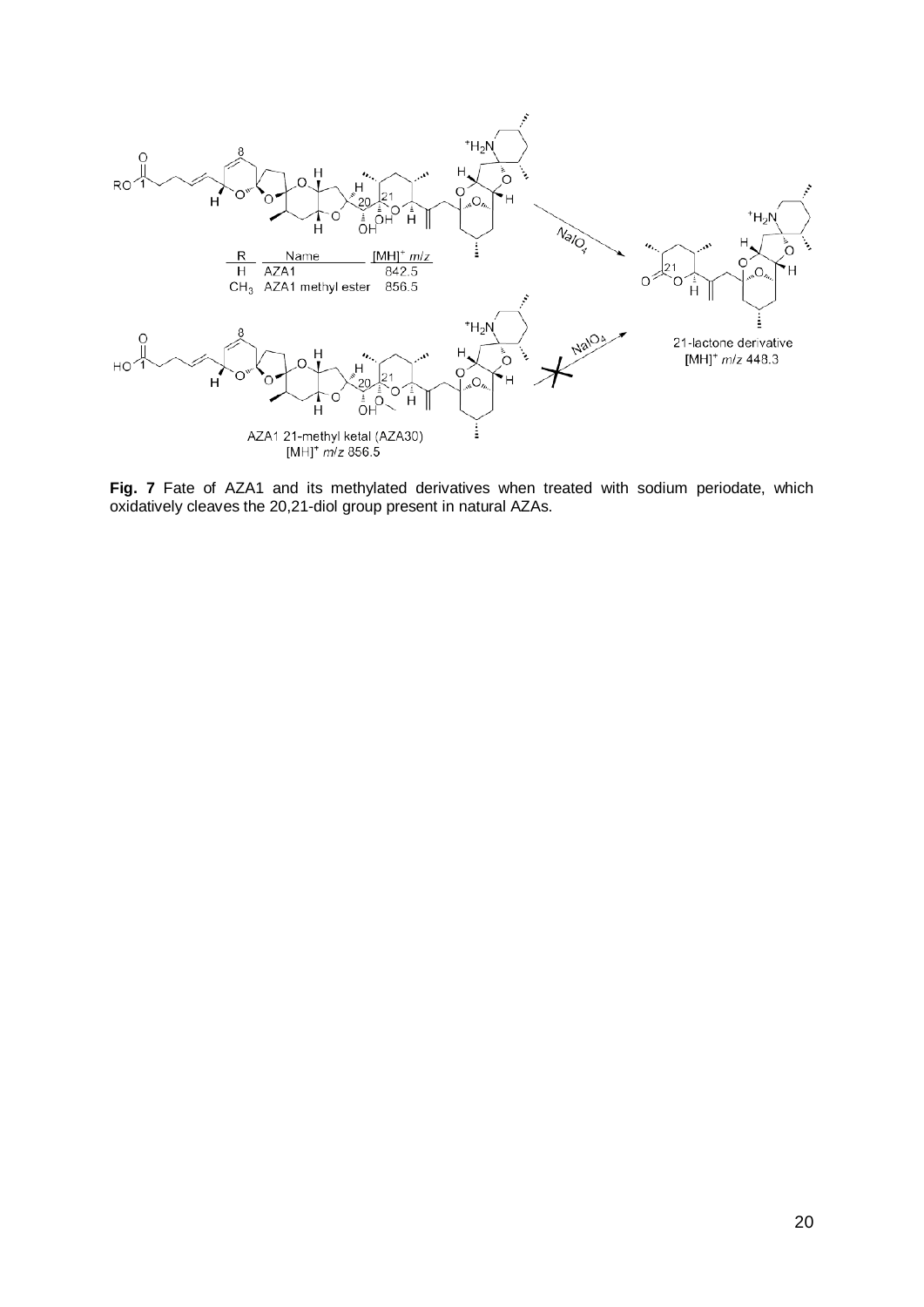

**Fig. 8** Slopes, intercepts, correlation coefficients for quantitation of AZA1 in methanolic or acetone extracts of *A. obesum* and *A. spinosum* spiked with standards (a, b, c, d) and as a function of the sample size (e) using LC-MS/MS with isocratic elution. Lines represent the least-squares correlation for quadruplicate injections of spiked matrix-free solutions (a, b, c, d) (dashed lines) and triplicate injection of spiked solutions with matrix (a, b, c, d) (solid lines). The solid lines in (e) represent the 95% confidence interval obtained from triplicate injection of spiked matrix-free MeOH solutions. (notice initial response difference between (c) and (d) was due to different sampling day)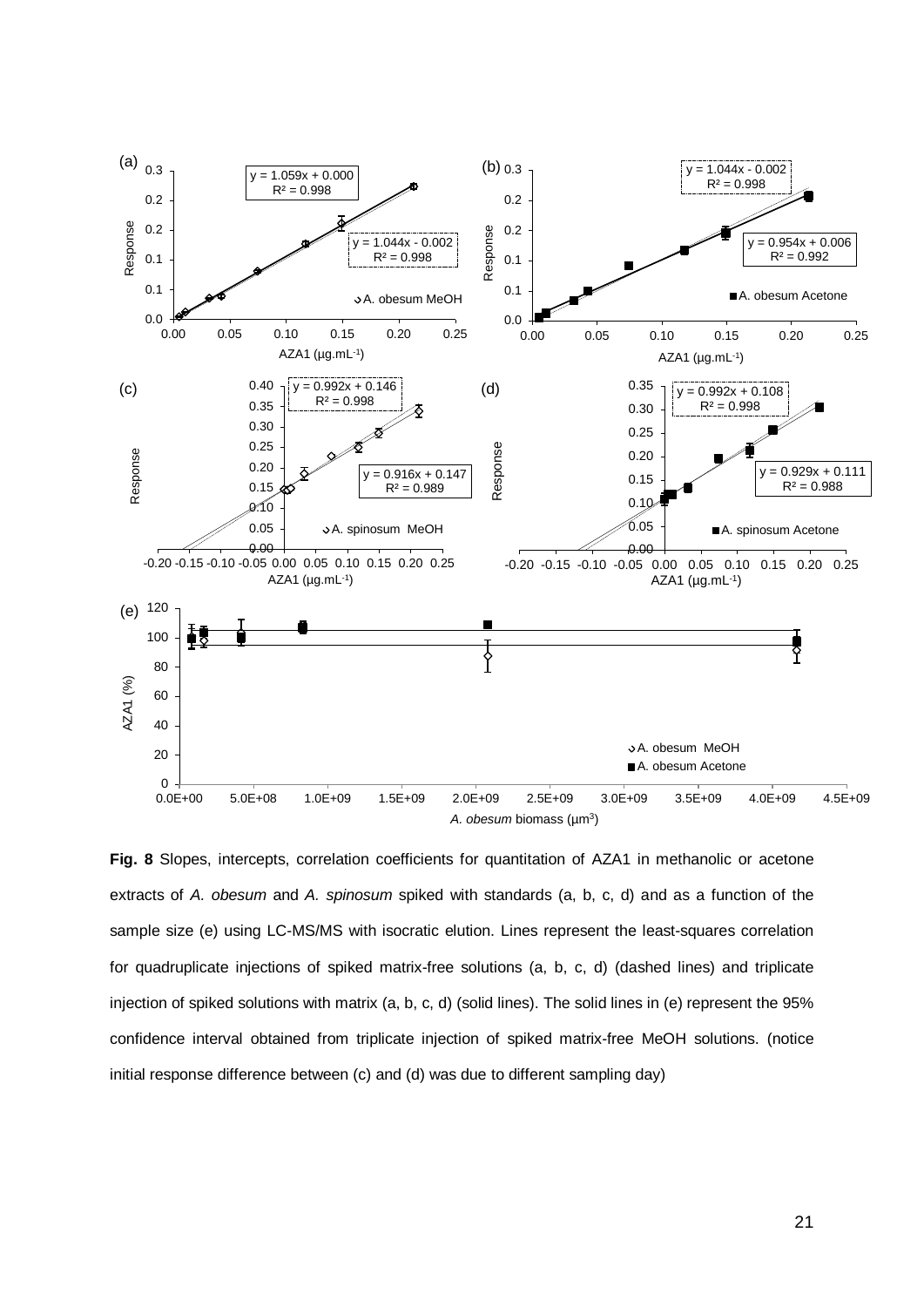| Operating conditions   | API 2000        | API 4000 Q-trap |
|------------------------|-----------------|-----------------|
| Curtain gas            | <b>19 AU</b>    | 30 AU           |
| Temperature            | $350^{\circ}$ C | $450^{\circ}$ C |
| Gas 1                  | 30 AU           | 50 AU           |
| Gas 2                  | 50 AU           | 50 AU           |
| CAD gas                | 5 AU            | Medium          |
| Ion spray voltage      | 5800 V          | 5500 V          |
| Declustering potential | 140 V           | 116 V           |
| Entrance potential     | 10V             | 10 <sub>V</sub> |
| Collision cell         | 50 & 70 V       | 41 & 69 V       |
| Cell exit potential    | 35 V            | 12 & 16 V       |

Table 1 Operating conditions for the two mass spectrometers (AU = arbitrary units)

|                          | AZA1 (%) | AZA2 (%) | AZA1<br>methyl ester<br>(%) | AZA <sub>2</sub><br>methyl ester<br>(%) |
|--------------------------|----------|----------|-----------------------------|-----------------------------------------|
| Filtration & MeOH        | 49       | 18       | 31                          | 3                                       |
| Centrifugation & MeOH    | 71       | 26       | 3                           |                                         |
| Filtration & Acetone     | 55       | 20       | 23                          |                                         |
| Centrifugation & Acetone | 73       | 25       | 2                           |                                         |

Table 2 Percentage of AZA analogue as a function of the harvesting (filtration or centrifugation) and extraction (MeOH or acetone) procedure for 3 consecutive extraction cycles

| Solvent     | A7A1        | AZA <sub>2</sub> | AZA1 methyl<br>ester | Total        |
|-------------|-------------|------------------|----------------------|--------------|
| MeOH        | $85+8$      | $25+2$           | $3.7\pm0.3$ (d)      | $114 \pm 10$ |
| Acetone     | $87 + 5$    | $24+1$           | $2.4 \pm 0.3$ (c)    | $113 + 6$    |
| <b>MeCN</b> | $95+5$      | $26+1$           | $0.8 \pm 0.1$ (b)    | $122+7$      |
| EtOH        | $94 \pm 10$ | $26+2$           | $3.7 \pm 0.2$ (d)    | $124 + 11$   |
| DCM         | $82+2$      | $22+1$           | $0.3 \pm 0.1$ (a)    | $104\pm3$    |

Table 3 Yield of AZA (fg.cell−1) with extraction solvent from *A. spinosum* pellets after centrifugation. Values with different letters are statistically different at P<0.05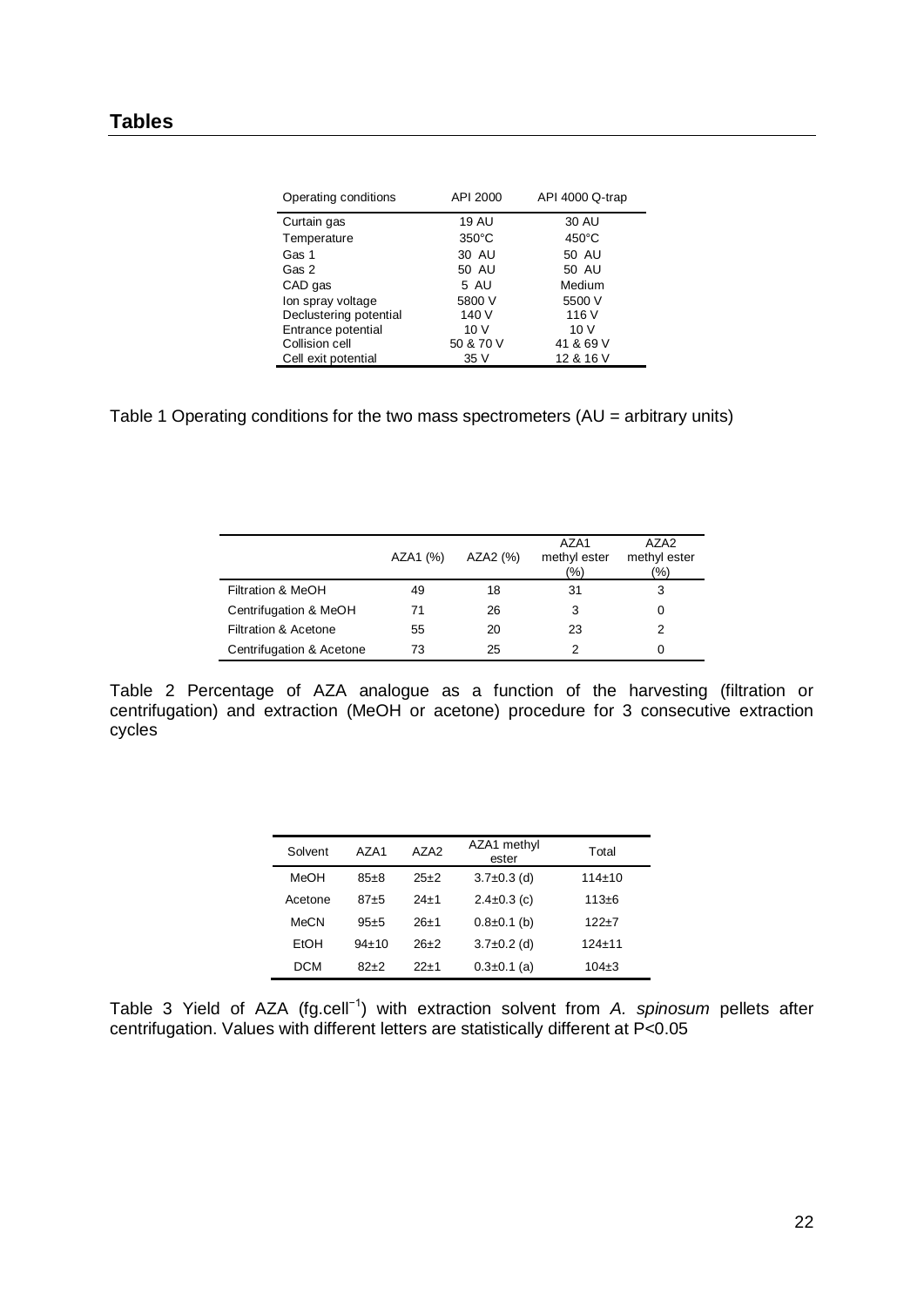| lon                   |                          | AZA1                    | AZA1 methyl             | AZA1 methyl             | AZA30                              |
|-----------------------|--------------------------|-------------------------|-------------------------|-------------------------|------------------------------------|
|                       |                          |                         | ester (artefact)        | ester (semi-            |                                    |
|                       |                          |                         |                         | synthetic)              |                                    |
| $[MH]$ <sup>+</sup>   | Formula                  | $C_{47}H_{72}NO_{12}^+$ | $C_{48}H_{74}NO_{12}^+$ | $C_{48}H_{74}NO_{12}^+$ | $C_{48}H_{74}NO_{12}^+$            |
|                       | $m/z(\Delta)$            | 842.5049 (0.0)          | 856.5209 (0.5)          | 856.5210 (0.6)          | 856.5239                           |
|                       |                          |                         |                         |                         | (4.0)                              |
| [MH-ROH] <sup>+</sup> | Formula                  | $C_{47}H_{70}NO_{11}^+$ | $C_{48}H_{72}NO_{11}^+$ | $C_{48}H_{72}NO_{11}^+$ | $C_{47}H_{70}NO_{11}$ <sup>+</sup> |
| (Fragment             | $m/z(\Delta)$            | 824.4946 (0.4)          | 838.5105 (0.6)          | 838.5104 (0.5)          | 824.4929                           |
|                       |                          |                         |                         |                         | (1.7)                              |
| Fragment 2            | Formula                  | $C_{38}H_{58}NO_9^+$    | $C_{38}H_{58}NO_9^+$    | $C_{38}H_{58}NO_9^+$    | $C_{38}H_{58}NO_9^+$               |
| (RDA 1)               | $m/z(\Delta)$            | 672.4111 (0.7)          | 672.4101 (0.7)          | 672.4112 (0.9)          | 672.4105                           |
|                       |                          |                         |                         |                         | (0.2)                              |
| Fragment 3            | Formula                  | $C_{31}H_{48}NO_6^+$    | $C_{31}H_{48}NO_6^+$    | $C_{31}H_{48}NO_6^+$    | $C_{31}H_{48}NO_6^{-+}$            |
|                       | $m/z(\Delta)$            | 530.3476 (0.0)          | 530.3470 (1.1)          | 530.3466 (1.9)          | 530.3461                           |
|                       |                          |                         |                         |                         | (2.8)                              |
| Fragment 4            | Formula                  | $C_{27}H_{44}NO_5^+$    | $C_{27}H_{44}NO_5^+$    | $C_{27}H_{44}NO_5^+$    | $C_{27}H_{44}NO_5$ <sup>+</sup>    |
|                       | $m/z(\Delta)$            | 462.3213 (0.2)          | 462.3206 (1.7)          | 462.3218 (0.9)          | 462.3206                           |
|                       |                          |                         |                         |                         | (1.7)                              |
| Fragment 5            | Formula<br>$m/z(\Delta)$ | $C_{22}H_{36}NO_3^+$    | $C_{22}H_{36}NO_3^+$    | $C_{22}H_{36}NO_3^+$    | $C_{22}H_{36}NO_3^+$               |
| (RDA 2)               |                          |                         |                         |                         | 362.2682                           |
|                       |                          | 362.2688 (0.6)          | 362.2691 (0.3)          | 362.2690 (0.0)          | (2.2)                              |

Table 4 High resolution LC-MS and LC-MS/MS data (measured *m*/*z* and Δ (ppm)) for AZA1, its methyl ester (extraction artefact from *A. spinosum*, and semi-synthetic), and AZA30 (AZA1 methyl ketal). Fragment ions correspond to Fig. 1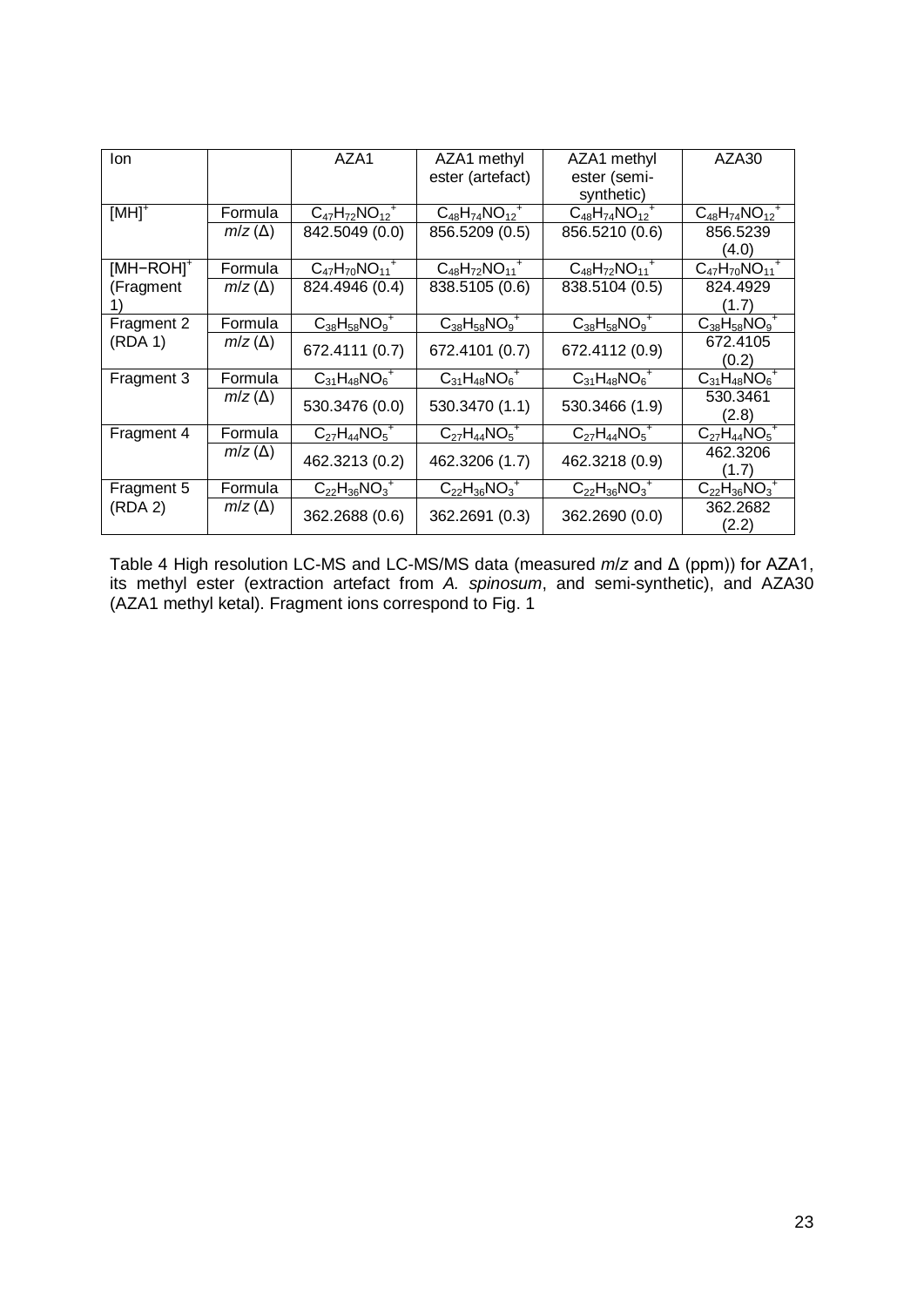#### Electronic Supplementary Material



**Fig. S1** LC-MS chromatograms and targeted high resolution MS/MS spectra, obtained with an Agilent 6540 QTOF, for AZA2 and derivatives: (a) AZA2; (b) AZA2 methyl ester in an *A. spinosum* extract; (c) semi-synthetic AZA2 methyl ester produced from AZA2 via derivatization with diazomethane, and; (d) AZA32 obtained from long-term storage of AZA2 in MeOH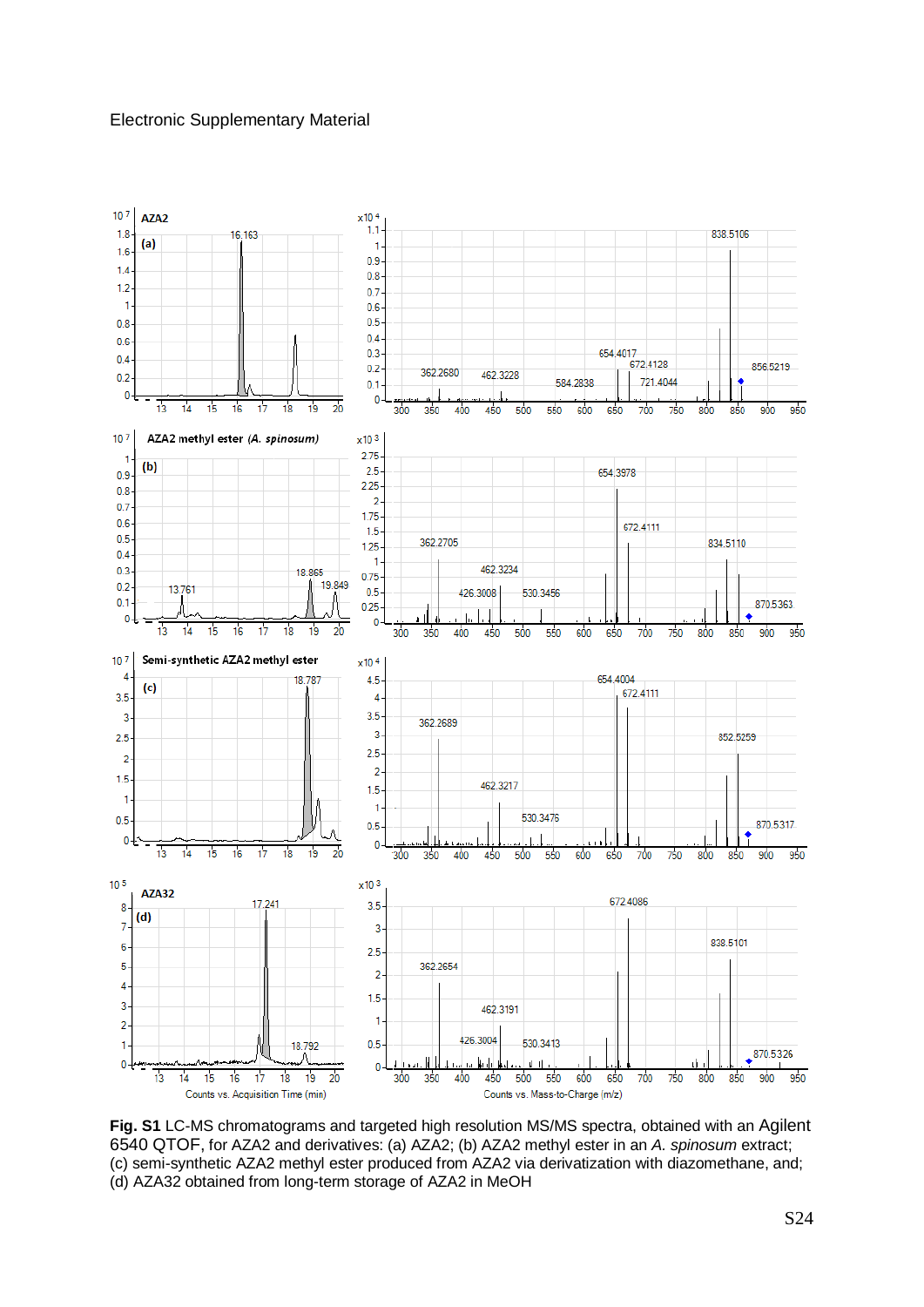

Fig. S2 Structure and  $m/z$  for  $[M + H]^{+}$  ions of AZA2, AZA2 methyl ketal, AZA2 methyl ester, AZA2 bismethyl ketal ester and MS/MS fragmentation with indicated groups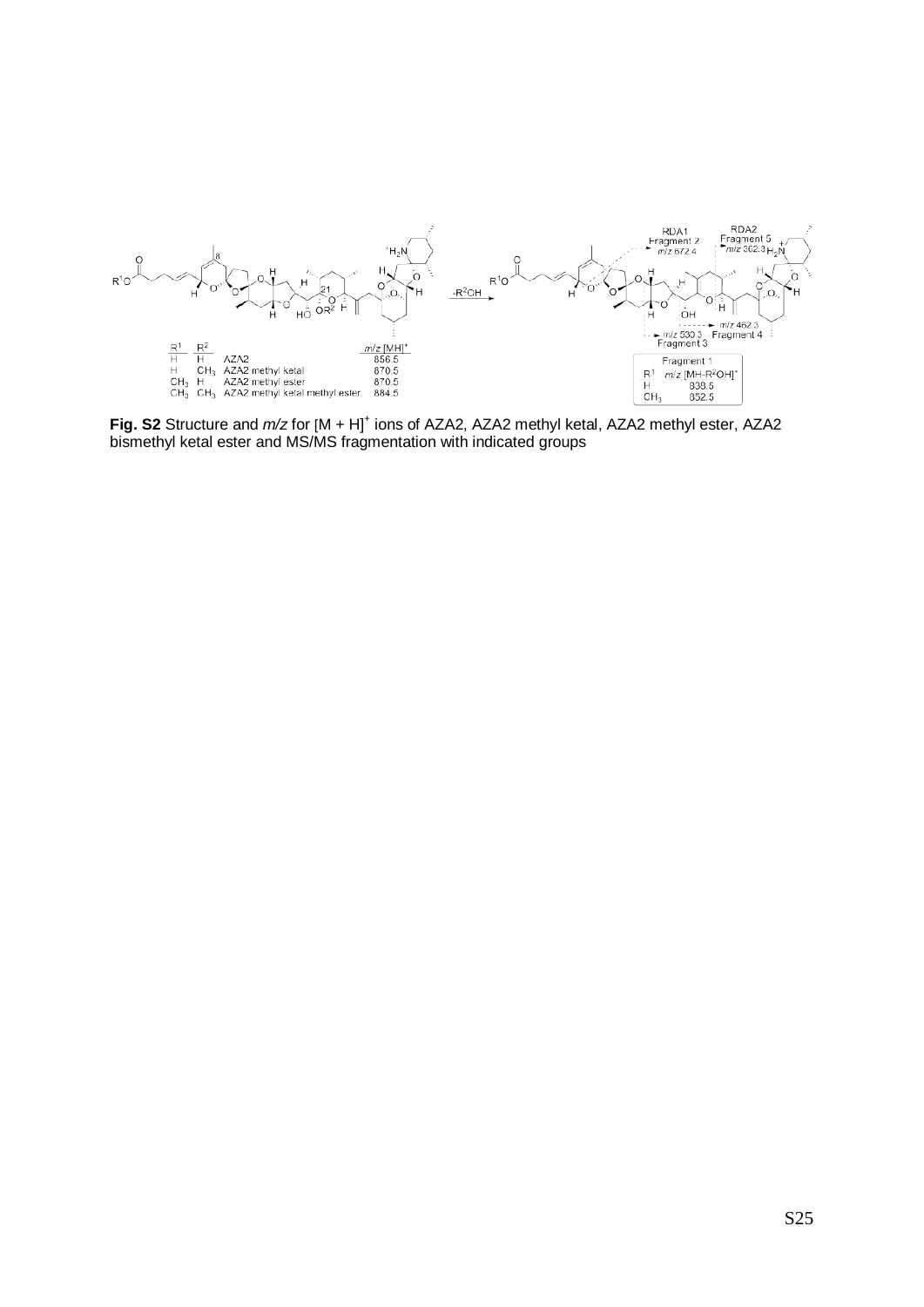**Table S3** High resolution LC-MS and LC-MS/MS data (measured *m*/*z* and Δ (ppm)) for AZA2, its methyl ester (extraction artefact from A. spinosum, and semi-synthetic), and AZA32 (AZA2 methyl ketal). Fragment ions correspond to Fig. S2

| Ion                     |               | AZA <sub>2</sub>                   | AZA2 methyl ester                  | AZA2 methyl ester                  | AZA32                              |
|-------------------------|---------------|------------------------------------|------------------------------------|------------------------------------|------------------------------------|
|                         |               |                                    | (artefact)                         | (semi-synthetic)                   |                                    |
| $[MH]$ <sup>+</sup>     | Formula       | $C_{48}H_{74}NO_{12}$ <sup>+</sup> | $C_{49}H_{76}NO_{12}^+$            | $C_{49}H_{76}NO_{12}$ <sup>+</sup> | $C_{49}H_{76}NO_{12}$ <sup>+</sup> |
|                         | $m/z(\Delta)$ | 856.5219 (1.57)                    | 870.5363 (0.11)                    | 870.5317 (5.17)                    | 870.5326 (4.14)                    |
| $[MH-ROH]$ <sup>+</sup> | Formula       | $C_{48}H_{71}NO_{11}$ <sup>+</sup> | $C_{49}H_{73}NO_{12}$ <sup>+</sup> | $C_{49}H_{73}NO_{12}$ <sup>+</sup> | $C_{48}H_{72}NO_{11}$ <sup>+</sup> |
| (Fragment 1)            | $m/z(\Delta)$ | 838.5106 (0.72)                    | 852.5241 (1.81)                    | 852.5241 (0.3)                     | 838.5101 (0.12)                    |
| Fragment 2              | Formula       | $C_{38}H_{59}NO_9$ <sup>+</sup>    | $C_{38}H_{59}NO_9$ <sup>+</sup>    | $C_{38}H_{59}NO_9^+$               | $C_{38}H_{59}NO_9^+$               |
| (RDA1)                  | $m/z(\Delta)$ | 672.4128 (3.27)                    | 672.4111 (0.74)                    | 672.4111 (0.74)                    | 672.4086 (2.97)                    |
| Fragment 3*             | Formula       | $C_{31}H_{49}NO_6^+$               | $C_{31}H_{49}NO_6^+$               | $C_{31}H_{49}NO_6^+$               | $C_{31}H_{49}NO_6^+$               |
|                         | $m/z(\Delta)$ | 530.3419 (10.8)                    | 530.3456 (3.77)                    | 530.3476 (0.00)                    | 530.3413 (11.9)                    |
| Fragment 4              | Formula       | $C_{27}H_{45}NO_5$ <sup>+</sup>    | $C_{27}H_{45}NO_5$ <sup>+</sup>    | $C_{27}H_{45}NO_5$ <sup>+</sup>    | $C_{27}H_{45}NO_5$ <sup>+</sup>    |
|                         | $m/z(\Delta)$ | 462.3228 (3.03)                    | 462.3234 (4.33)                    | 462.3217 (0.65)                    | 462.3191 (4.97)                    |
| Fragment 5              | Formula       | $C_{22}H_{37}NO_3$ <sup>+</sup>    | $C_{22}H_{37}NO_3$ <sup>+</sup>    | $C_{22}H_{37}NO_3$ <sup>+</sup>    | $C_{22}H_{37}NO_3^+$               |
| (RDA 2)                 | $m/z(\Delta)$ | 362.2680 (2.76)                    | 362.2705 (4.14)                    | 362.2689 (0.28)                    | 362.2654 (9.94)                    |

\*The abundance of the 530 ion was very low, explaining the somewhat higher mass errors for this group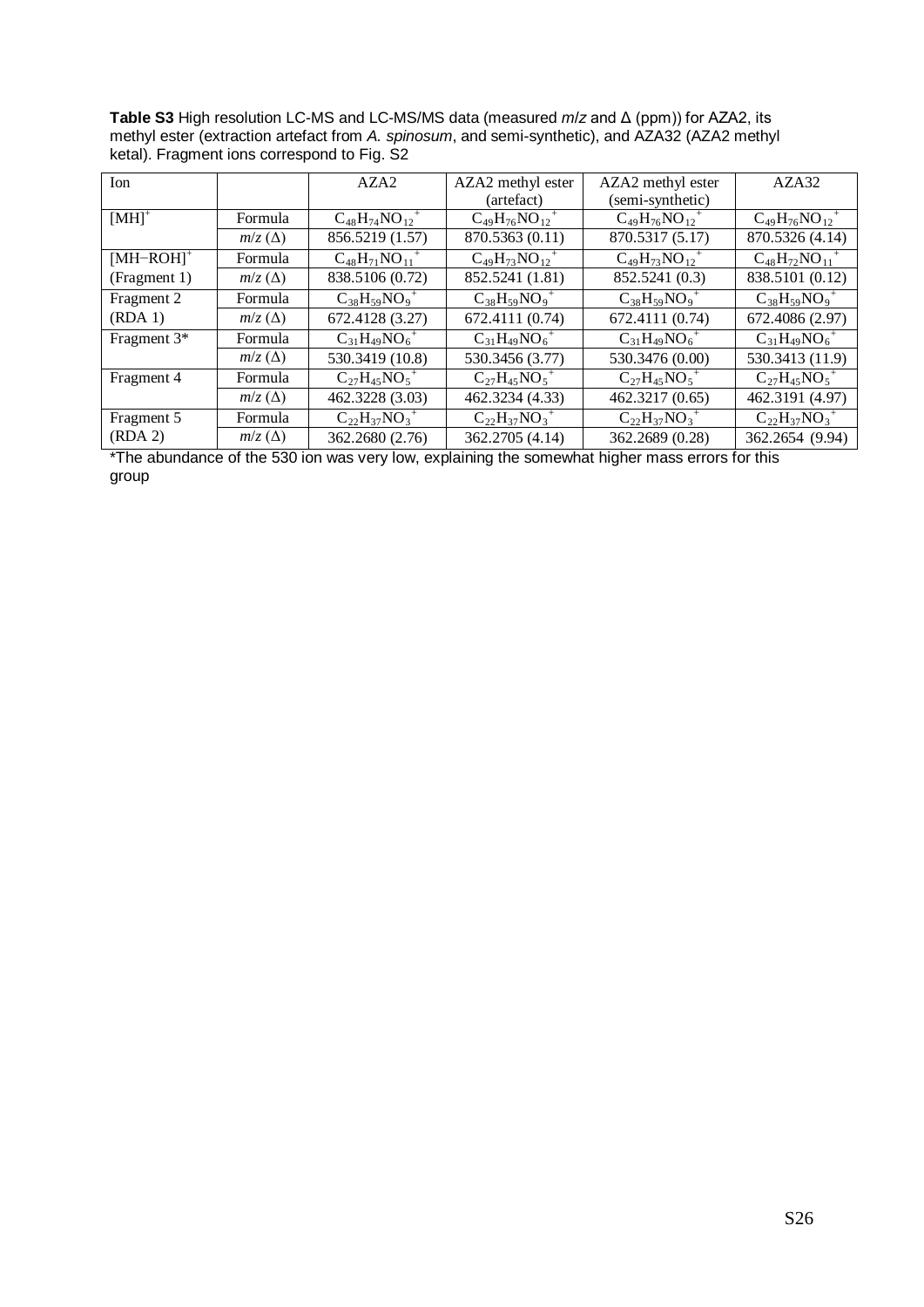

**Fig. S3** AZA1 methyl ester spectrum previously reported by Krock et *al.* obtained through extraction of *A. spinosum* and analysed with an API4000 Qtrap (CUR: 10 psi, CAD: Medium, IS: 5500 V, TEM: 0, GS1: 10, GS2: 0, DP: 100, CES: 0, CE: 70 V)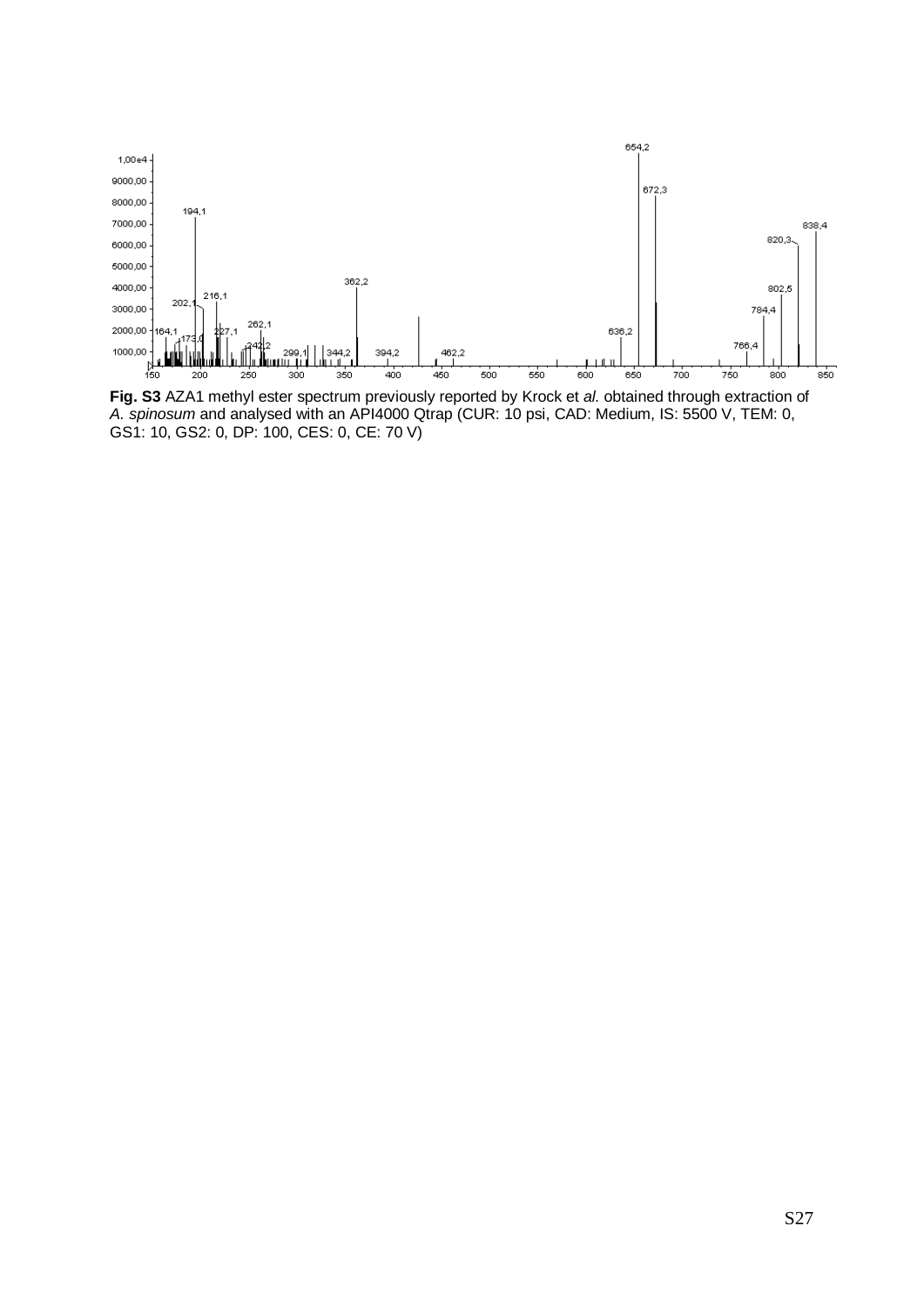

**Fig. S4** Gradient elution LC-MS(/MS) analysis of a sample containing AZA1, AZA30 and AZA1 methyl ester: (a) negative ion SIM mode ([M−H]<sup>−</sup> of 840.5, 854.5, 868.5) showing AZA1 and AZ30, while AZA1 methyl ester is not detected; (b) positive ion MRM mode ([M+H]+ of 842→672, 856→672, 1032→672, 1046→672) showing AZA1, AZA30 and AZA1 methyl ester (AZA1X), and; (c) the same sample following ADAM derivatization, showing successful derivatization of AZA1 and AZA30 as their (9-anthryl)methyl esters, whereas AZA1 methyl ester is unaffected (because it is already esterified, and so is unable to react)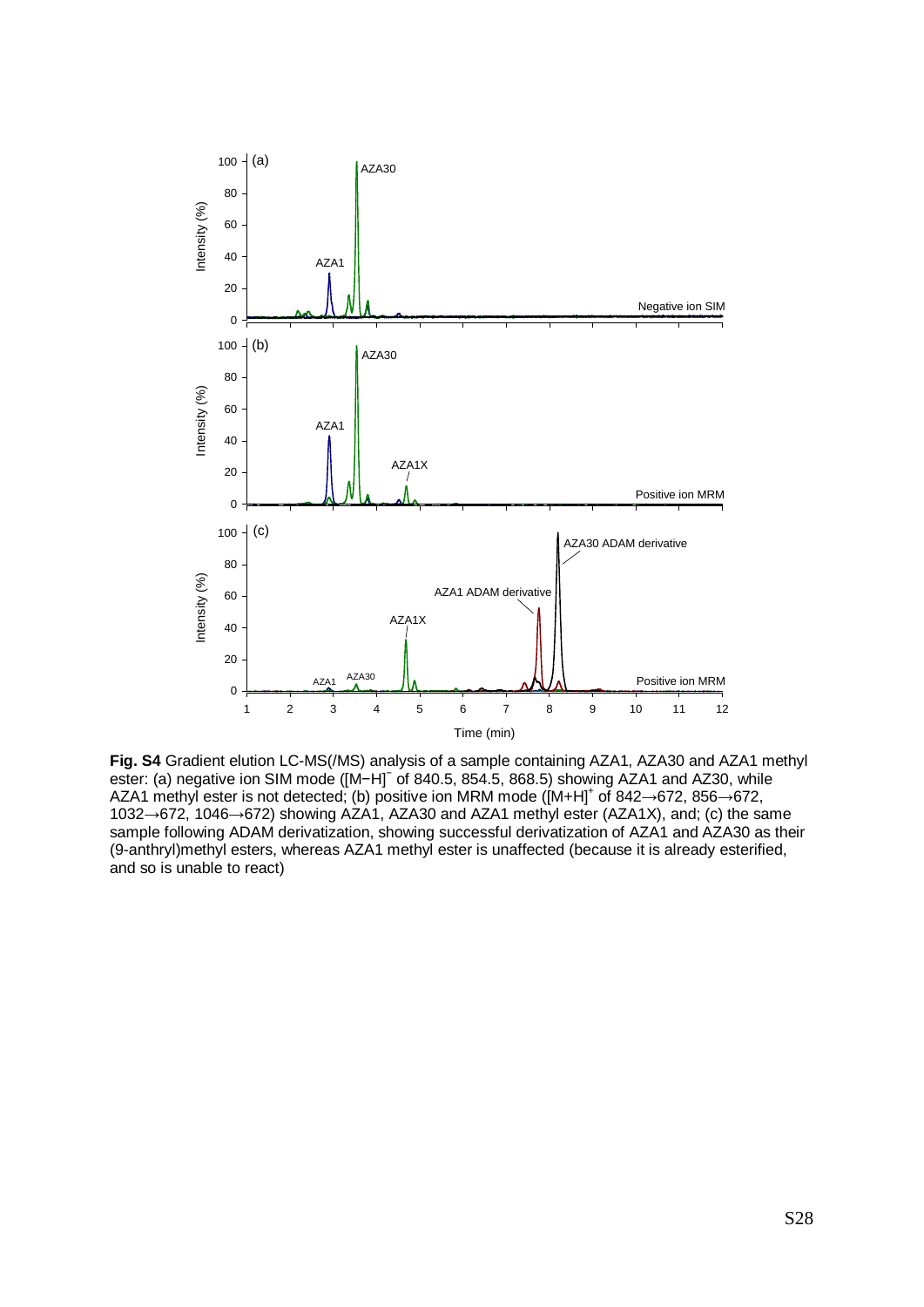

**Fig. S5** Effect of residence time in a sampling tube on *A. spinosum*, prior to extraction, on the measured intracellular and extracellular azaspiracid content